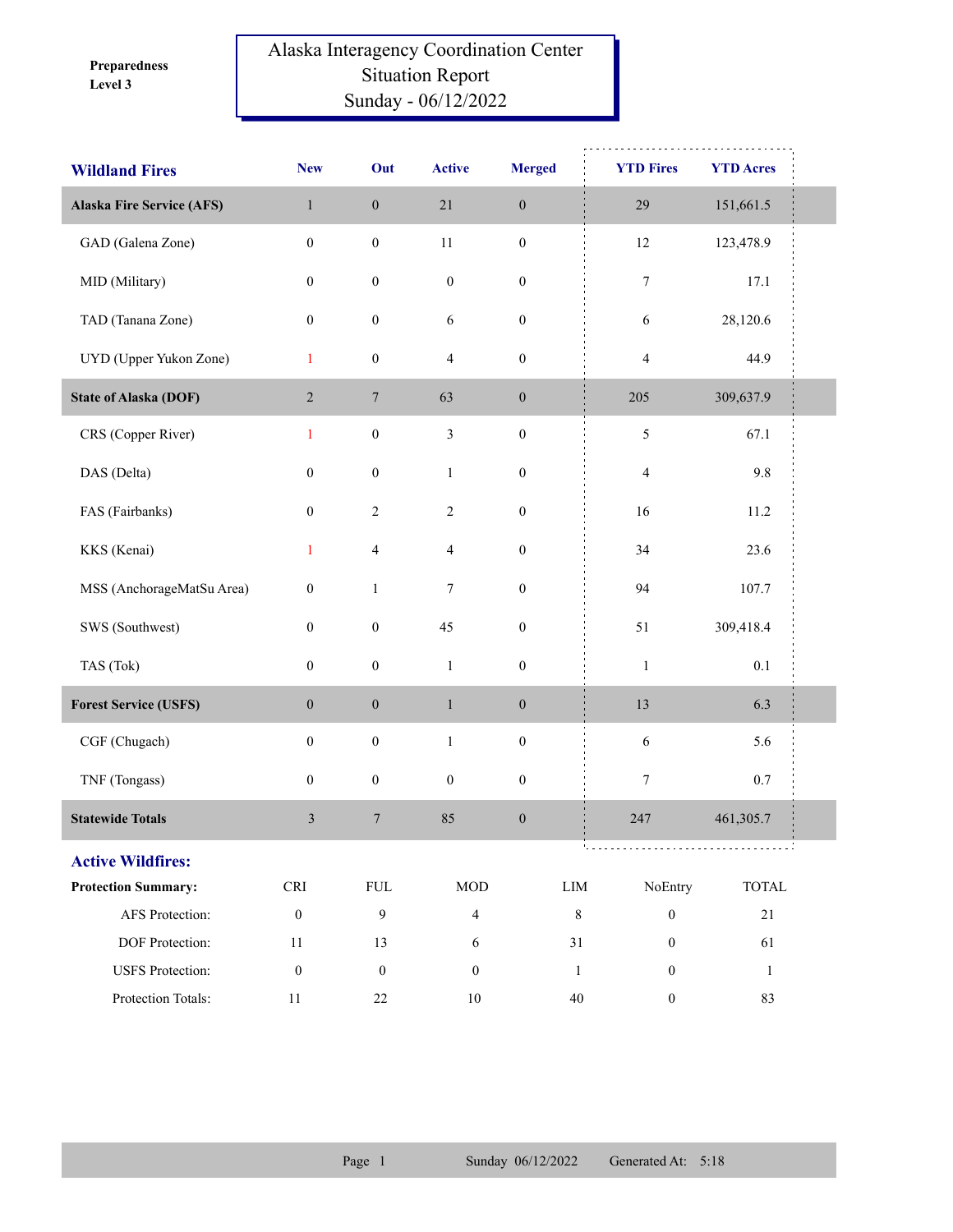## **Active Fires Status Summary**

|                         | Staffed           |                     | Unstaffed       |                     |  |
|-------------------------|-------------------|---------------------|-----------------|---------------------|--|
|                         | Contained $(S/C)$ | Uncontained $(S/U)$ | Contained (U/C) | Uncontained $(U/U)$ |  |
| AFS Protection:         |                   |                     |                 |                     |  |
| <b>DOF</b> Protection:  |                   |                     | 20              | 40                  |  |
| <b>USFS</b> Protection: |                   |                     |                 |                     |  |
| Status Totals:          |                   |                     | 24              | 54                  |  |

| <b>Active Fires Acreage Summary</b> |                        |                |  |  |  |  |  |  |
|-------------------------------------|------------------------|----------------|--|--|--|--|--|--|
|                                     | Acres                  | Acreage Change |  |  |  |  |  |  |
| 3 New                               | 1.4                    |                |  |  |  |  |  |  |
| 6 Staffed                           | 189,222.5              | 42,325.7       |  |  |  |  |  |  |
| 77 Monitor                          | 271,824.2              | 101,367.5      |  |  |  |  |  |  |
| 6 Out                               | 0.9                    | 0.0            |  |  |  |  |  |  |
| 6 Prescribed                        | 67,026.0               | 17,246.1       |  |  |  |  |  |  |
| 98 Fires                            | Total Acres: 528,075.0 |                |  |  |  |  |  |  |

## **Prescribed Fires**

|                          | <b>YTD</b> Fires | <b>YTD</b> Acres | <b>New</b> | Active | Out Yesterday |
|--------------------------|------------------|------------------|------------|--------|---------------|
| Military                 |                  | 66,414.0         |            |        |               |
| National Park Service    |                  | 0.1              |            |        |               |
| State of Alaska          | 4                | 599.1            |            |        |               |
| U.S. Forest Service      |                  | 18.0             |            |        |               |
| Fuels Management Totals: |                  | 67,031.2         |            |        |               |

## **Cause Summary For All Fires (Includes Merged Fires But Not Prescribed Fires)**

|        | Unknown: 2       | 1,000.1 Acres   |  |
|--------|------------------|-----------------|--|
|        | Human: 149       | 1,073.2 Acres   |  |
|        | Lightning: 54    | 419,428.7 Acres |  |
|        | Undetermined: 42 | 39,803.7 Acres  |  |
| Total: | 247              | 461,305.7 Acres |  |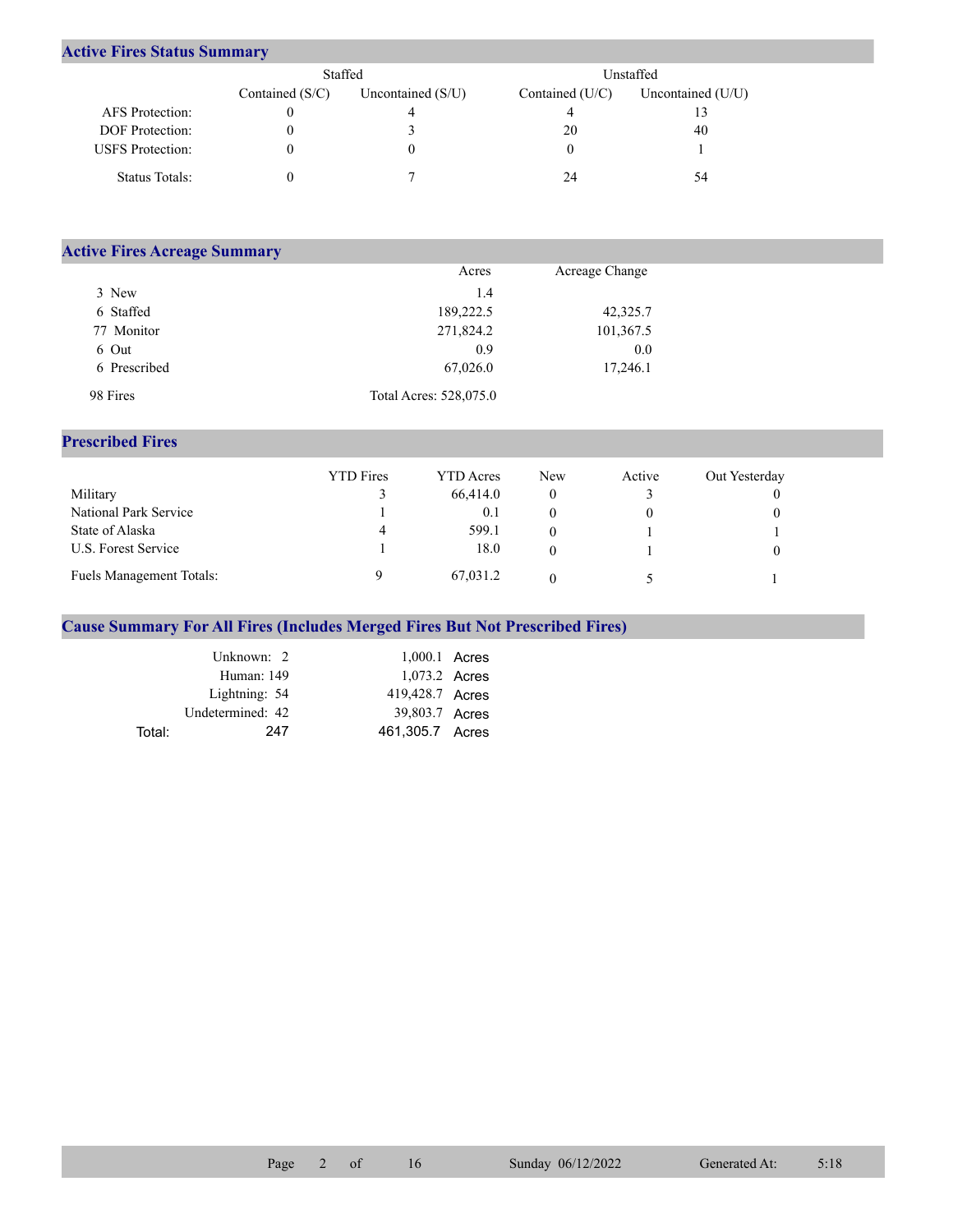| <b>New</b>               | Count: 3                                                                                                                                                                                                                                 | Acres: $1.4$  |                                         |                          |       |  |
|--------------------------|------------------------------------------------------------------------------------------------------------------------------------------------------------------------------------------------------------------------------------------|---------------|-----------------------------------------|--------------------------|-------|--|
| Daily Report From: 06/11 |                                                                                                                                                                                                                                          |               |                                         | 1.0 Acreage On $06/11$   |       |  |
| PP6R                     | Lat: $6533.4250$                                                                                                                                                                                                                         | Status: S/U   | Acres: $1.0$                            | Option: Limited          |       |  |
|                          | Lon: $14505.4000$                                                                                                                                                                                                                        | Personnel: 4  | Start Date: 06/11                       | Area: UYD                |       |  |
| <b>PDPP6R</b>            | Owner: State                                                                                                                                                                                                                             | Unit:         | <b>AKDNS-AK Dept. Natural Resources</b> |                          |       |  |
| 269                      | Name: Bedrock                                                                                                                                                                                                                            |               |                                         | Cause:                   | Human |  |
|                          | Member of the general public called in a smoke at mile marker 120 on the Steese Highway. Fire personnel from fire 259 and<br>one air attack, 2 fire bosses and 1 T2 helicopter attacked this 5% active fire burning in tundra and brush. |               |                                         |                          |       |  |
| Daily Report From: 06/11 |                                                                                                                                                                                                                                          |               |                                         | $0.3$ Acreage On $06/11$ |       |  |
|                          | Lat: $62\,16.0150$                                                                                                                                                                                                                       | Status: $U/C$ | Acres: $0.3$                            | Option: Critical         |       |  |
| 214268                   | Lon: $14521.9800$                                                                                                                                                                                                                        |               | Start Date: 06/11                       | Area: CRS                |       |  |
|                          | Owner: Private                                                                                                                                                                                                                           | Unit:         | <b>AKPRI-Private</b>                    |                          |       |  |

The fire was reported as a fully involved structure fire with escapement into the wildland. Three Forestry engines responded and took suppressive action on the wildland while local VFDs fought the structure fire. The fire has been contained and controlled.

Name: **Gulkana Village**

**268**

| Daily Report From: 06/11 |                    |                   |                            | $0.1$ Acreage On $06/11$ |                  |
|--------------------------|--------------------|-------------------|----------------------------|--------------------------|------------------|
|                          | Lat: $60\,30.8730$ | Status: Out 06/11 | Acres: $0.1$               |                          | Option: Critical |
| 203267                   | Lon: $15106.2680$  |                   | Start Date: 06/11          | Area: <b>KKS</b>         |                  |
|                          | Owner: Private     |                   | Unit: <b>AKPRI-Private</b> |                          |                  |
| 267                      | Name: Fireball     |                   |                            |                          | Cause: Human     |

Received information over the radio and from Troopers that there was a powerline fire that caught a tree on fire, down Ciechanski Road. CES and one Forestry engine responded, and HEA was notified. When the Forestry engine arrived on scene, they reported that the fire was in tree branches, but there was no additional fire growth/activity. HEA arrived on scene, de-energized the powerlines, and K-62 stayed on scene to ensure there was no further wildland involvement/fire spread. The fire was called contained, controlled and out, and K-62 departed scene.

Cause: **Human**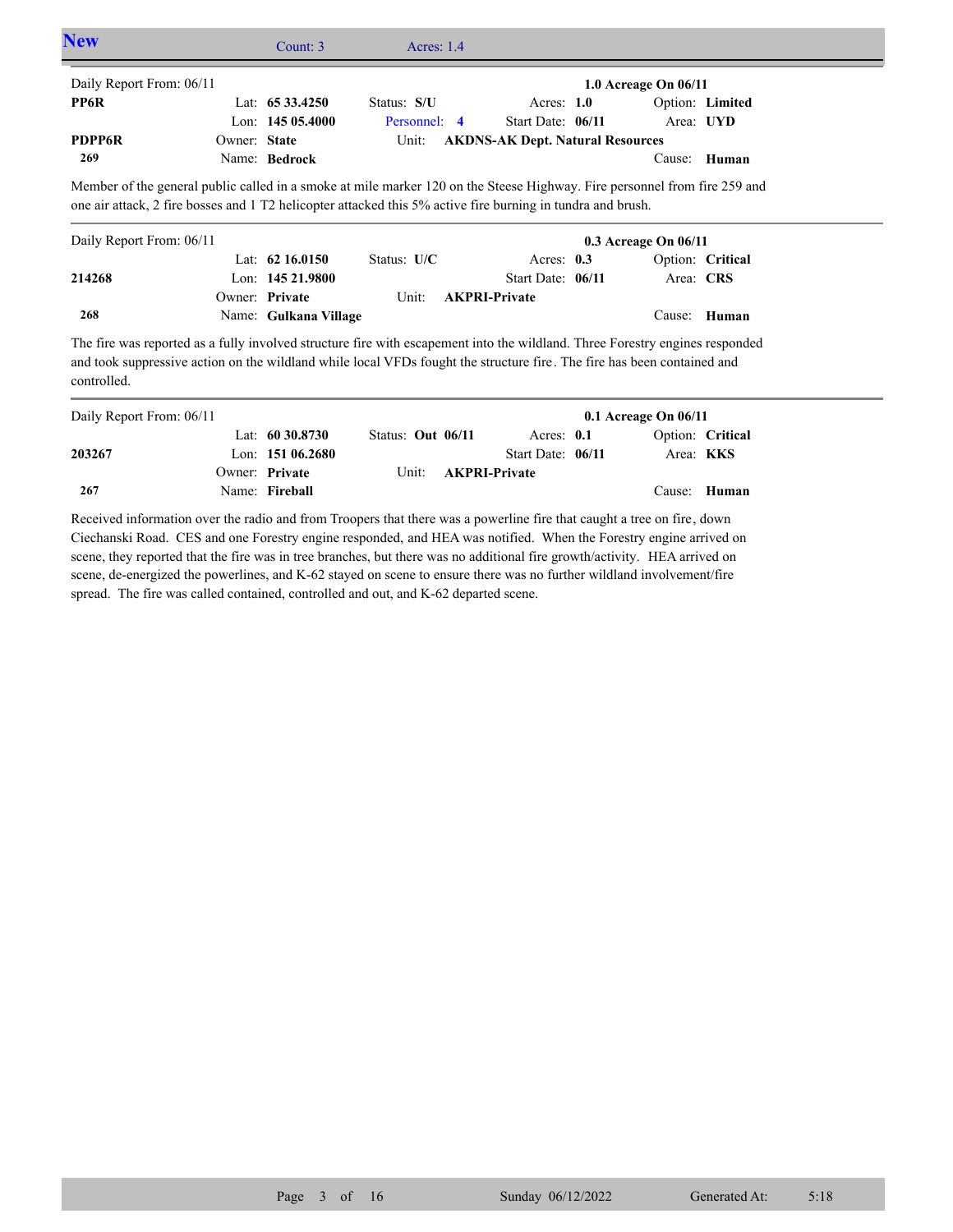| <b>Staffed</b>                                                                                                                                      |              | Count: 6               | Acres: 189,222.5        |                                         | Acreage Change: 42,325.7                          |                                      |
|-----------------------------------------------------------------------------------------------------------------------------------------------------|--------------|------------------------|-------------------------|-----------------------------------------|---------------------------------------------------|--------------------------------------|
| Daily Report From: 06/11                                                                                                                            |              |                        |                         |                                         | 7.0 Acreage Change Since 06/10                    |                                      |
| PP4C                                                                                                                                                |              | Lat: $6544.4612$       | Status: S/U             | Acres: 18.0                             | Option: Full                                      |                                      |
| 232259                                                                                                                                              |              | Lon: 144 15.0780       | Personnel: 23           | Start Date: 06/09                       |                                                   | Area: UYD                            |
| PDPP4C                                                                                                                                              |              | Owner: ANCSA           | Unit:                   |                                         | <b>AKDHCN-Danzhit Hanlaii Corporation</b>         |                                      |
| 259                                                                                                                                                 |              | Name: Bolgen Creek     |                         |                                         |                                                   | Cause: Human                         |
| At 18 acres the fire has had no growth, though a gentle breeze was waking up a few hot spots. The crew was able to lay hose                         |              |                        |                         |                                         |                                                   |                                      |
| around the fire, doing some cutting around the north side through the west flank and brushing out the hottest area of the                           |              |                        |                         |                                         |                                                   |                                      |
| fire. The IC anticipates 20% containment by the end of shift. The crew still has quite a bit of cutting to do, which will be the                    |              |                        |                         |                                         |                                                   |                                      |
| next objective. While the hottest part of the fire on the north end has solid line around it, the south end still needs to be                       |              |                        |                         |                                         |                                                   |                                      |
| brushed out. This area has cooler temperatures.                                                                                                     |              |                        |                         |                                         |                                                   |                                      |
| Daily Report From: 06/11                                                                                                                            |              |                        |                         |                                         | No Acreage Change Since 06/10                     |                                      |
|                                                                                                                                                     |              | Lat: $63\,17.6033$     | Status: S/U             |                                         | Option: Full<br>Acres: 12,602.9                   |                                      |
| 204220                                                                                                                                              |              | Lon: 154 44.0233       | Personnel: 28           | Start Date: 06/07                       |                                                   | Area: SWS                            |
|                                                                                                                                                     | Owner: State |                        | Unit:                   | <b>AKDNS-AK Dept. Natural Resources</b> |                                                   |                                      |
| 220                                                                                                                                                 |              | Name: Submarine Creek  |                         |                                         |                                                   | Cause: Lightning                     |
| The fire picked up activity at noon, ordered a type2 helicopter for bucket work. Yukon Crew mobilized out to the fire as well<br>as $2$ IC3s.       |              |                        |                         |                                         |                                                   |                                      |
| Daily Report From: 06/11                                                                                                                            |              |                        |                         |                                         | No Acreage Change Since 06/10                     |                                      |
| PPV3                                                                                                                                                |              | Lat: $6209.2333$       | Status: S/U             | Acres: 65.5                             | Option: Full                                      |                                      |
| 201213                                                                                                                                              |              | Lon: 151 41.9667       | Personnel: 41           | Start Date: 06/06                       |                                                   | Area: MSS                            |
| PNPPV3                                                                                                                                              | Owner: State |                        | Unit:                   | <b>AKDNS-AK Dept. Natural Resources</b> |                                                   |                                      |
| 213                                                                                                                                                 |              | Name: Kichatna         |                         |                                         |                                                   | Cause: Lightning                     |
| Fire personnel are mopping up fire 25 feet in from edge. No anticipated spread or movement. Fire is smoldering. Anticiptaed<br>demobilization 6/15. |              |                        |                         |                                         |                                                   |                                      |
| Daily Report From: 06/11                                                                                                                            |              |                        |                         |                                         |                                                   | -20,517.3 Acreage Change Since 06/07 |
| PP6W                                                                                                                                                |              | Lat: 61 34.2167        | Status: S/U             |                                         | Acres: 26,705.1                                   | Option: Limited                      |
| 204206                                                                                                                                              |              | Lon: 158 00.3833       | Personnel: 8            | Start Date: 06/06                       |                                                   | Area: SWS                            |
| <b>PNPP6W</b>                                                                                                                                       | Owner: State |                        | Unit:                   | <b>AKDNS-AK Dept. Natural Resources</b> |                                                   |                                      |
| 206                                                                                                                                                 |              | Name: Aghaluk Mountain |                         |                                         |                                                   | Cause: Lightning                     |
| At 1930 on 6/11 detection aircraft 7MZ flew the fire and reported it to be 90% active burning in black spruce and tundra on                         |              |                        |                         |                                         |                                                   |                                      |
| rolling terrain. The fire was experiencing winds out of the southwest at 15 mph. Detection aircraft 7MZ reported values at risk                     |              |                        |                         |                                         |                                                   |                                      |
| to be the communities of Sleetmute, Red Devil, Georgetown, Crooked Creek and Napaimute. J-17 was diverted to the fire and                           |              |                        |                         |                                         |                                                   |                                      |
| deployed 8 smoke jumpers to engage in point protection activities in the community of Sleetmute.                                                    |              |                        |                         |                                         |                                                   |                                      |
| Daily Report From: 06/11                                                                                                                            |              |                        |                         |                                         | 12,324.0 Acreage Change Since 06/10               |                                      |
| PPM5                                                                                                                                                |              | Lat: 63 40.6433        | Status: S/U             |                                         | Acres: 28,000.0                                   | Option: Limited                      |
| 231185                                                                                                                                              |              | Lon: 153 34.3383       | Personnel:<br><b>20</b> | Start Date: 06/05                       |                                                   | Area: TAD                            |
| PDPPM5                                                                                                                                              | Owner: State |                        | Unit:                   | <b>AKDNS-AK Dept. Natural Resources</b> |                                                   |                                      |
| 185                                                                                                                                                 |              | Name: Hog Butte        |                         |                                         | Cause:                                            | Lightning                            |
| Fire personnel continued to monitor and mop-up the fire today and secure allotments in the area. Conditions remained hot                            |              |                        |                         |                                         |                                                   |                                      |
| dry and windy throughout the day, the main fire activity was on the east and north flanks of the fire with the north flank still                    |              |                        |                         |                                         |                                                   |                                      |
| holding on the North Fork Kuskokwim River. Tentative demobilization of some fire personnel is scheduled for 6/13/22.                                |              |                        |                         |                                         |                                                   |                                      |
| Daily Report From: 06/11                                                                                                                            |              |                        |                         |                                         | 50,512.0 Acreage Change Since 06/10               |                                      |
| PN6K                                                                                                                                                |              | Lat: 62 21.9500        | Status: S/U             |                                         | Acres: 121,831.0                                  | Option: Limited                      |
| 232160                                                                                                                                              |              | Lon: 162 47.9633       | Personnel: 204          | Start Date: 05/31                       |                                                   | Area: GAD                            |
| PDPN6K                                                                                                                                              |              | Owner: USFWS           | Unit:                   |                                         | <b>AKYDR-Yukon Delta National Wildlife Refuge</b> |                                      |

Fire activity is still very active with torching, wind driven runs, and spotting. Most of the fire progression has been to the south and southeast.

Name: **East Fork**

**160**

The villages of Mountain Village, Pitka`s Point, and St Marys are now under threat as well as numerous structures in the area on allotments to the south and east of the fire. Evacuations plans are being developed for St. Mary`s. 500 people of St. Mary's went into level 1 'ready' evacuation status on June 10th, 145 have been temporarily sheltered in Bethel.

Cause: **Lightning**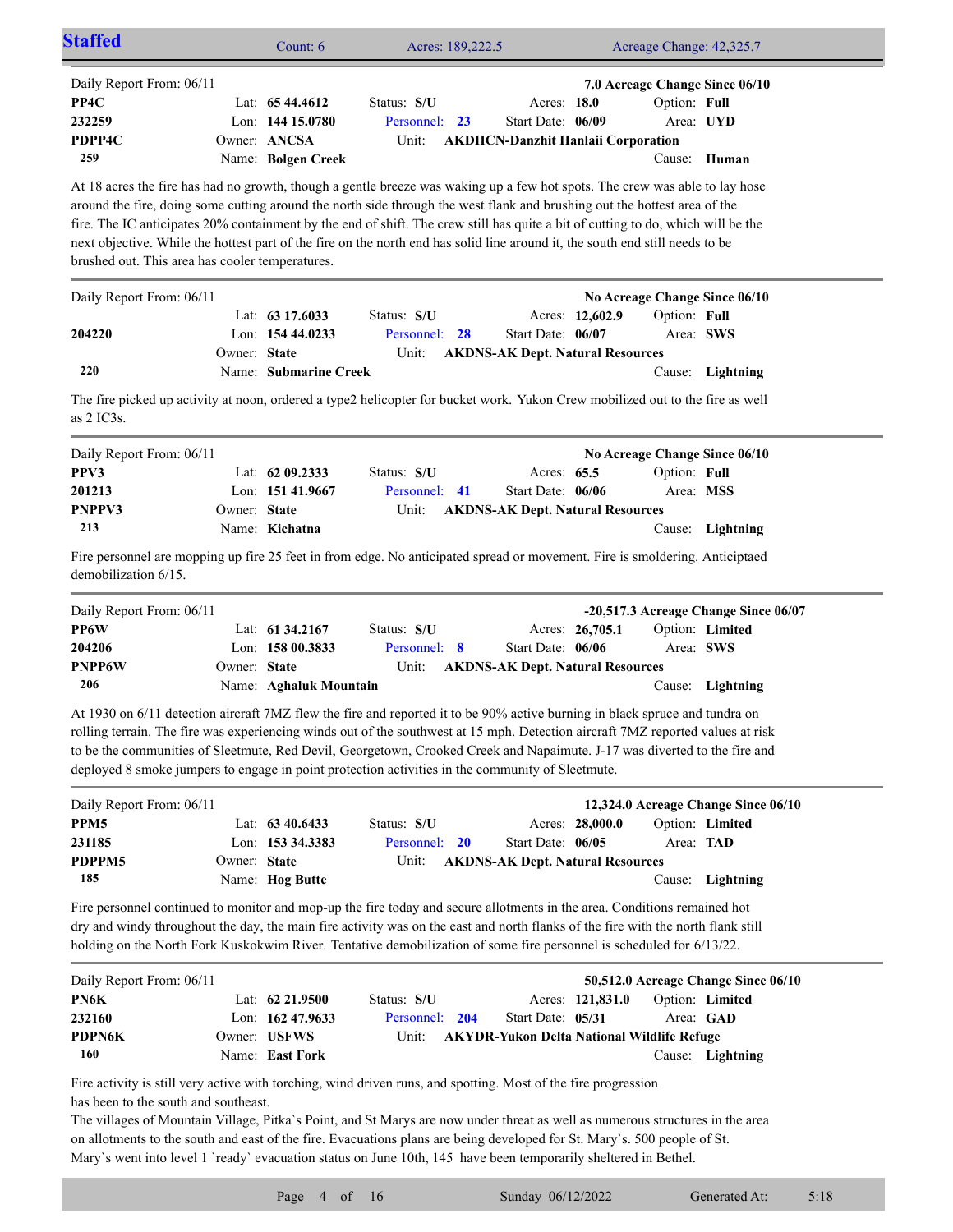| <b>Monitor</b><br>Acres: 271,824.2<br>Acreage Change: 101,334.7<br>Count: 77 |  |
|------------------------------------------------------------------------------|--|
|------------------------------------------------------------------------------|--|

| Last Report: 06/10                                |              |                          |             |                                                                                                                       | 0.5 Acreage On 06/10             |                     |
|---------------------------------------------------|--------------|--------------------------|-------------|-----------------------------------------------------------------------------------------------------------------------|----------------------------------|---------------------|
|                                                   |              | Lat: $60\,56.9700$       | Status: U/U | Acres: $0.5$                                                                                                          |                                  | Option: Limited     |
| 000264                                            |              | Lon: 149 40.9980         |             | Start Date: 06/10                                                                                                     | Area: CGF                        |                     |
|                                                   | Owner: USFS  |                          | Unit:       | <b>AKCGF-Chugach National Forest</b>                                                                                  |                                  |                     |
| 264                                               |              | Name: Halfway Island     |             |                                                                                                                       | Cause:                           | Undetermined        |
| Last Report: 06/10                                |              |                          |             |                                                                                                                       | 0.1 Acreage On 06/10             |                     |
|                                                   |              | Lat: $59\,49.3750$       | Status: U/C | Acres: 0.1                                                                                                            |                                  | Option: Critical    |
| 203263                                            |              | Lon: 151 39.4717         |             | Start Date: 06/10                                                                                                     | Area: KKS                        |                     |
|                                                   |              | Owner: Private           | Unit:       | <b>AKPRI-Private</b>                                                                                                  |                                  |                     |
| 263                                               |              | Name: Sary Su            |             |                                                                                                                       |                                  | Cause: Human        |
| Daily Report From: 06/11                          |              |                          |             |                                                                                                                       | No Acreage Change Since 06/10    |                     |
|                                                   |              | Lat: $62\,16.5330$       | Status: U/U | Acres: 629.1                                                                                                          |                                  | Option: Limited     |
| 204261                                            |              | Lon: $16424.2760$        |             | Start Date: 06/10                                                                                                     | Area: SWS                        |                     |
|                                                   |              | Owner: USFWS             | Unit:       | <b>AKYDR-Yukon Delta National Wildlife Refuge</b>                                                                     |                                  |                     |
| 261                                               |              | Name: Ponglevik River    |             |                                                                                                                       |                                  | Cause: Undetermined |
| allotment threatened which is 6 miles SE of fire. |              |                          |             | The fire was flown on a recon flight by 7MZ. On scene found the fire creeping through tundra in a "V" shape. Only one |                                  |                     |
| Last Report: 06/09                                |              |                          |             |                                                                                                                       | 150.0 Acreage On 06/09           |                     |
|                                                   |              | Lat: 63 36.1750          | Status: U/U | Acres: 150.0                                                                                                          |                                  | Option: Limited     |
| 204260                                            |              | Lon: 153 45.5383         |             | Start Date: 06/09                                                                                                     | Area: SWS                        |                     |
|                                                   | Owner: State |                          | Unit:       | <b>AKDNS-AK Dept. Natural Resources</b>                                                                               |                                  |                     |
| 260                                               |              | Name: Hardscrabble Creek |             |                                                                                                                       | Cause:                           | Undetermined        |
| Last Report: 06/09                                |              |                          |             |                                                                                                                       | 419.5 Acreage On 06/09           |                     |
| PP4B                                              |              | Lat: $6017.5110$         | Status: U/U | Acres: 419.5                                                                                                          |                                  | Option: Limited     |
| 204258                                            |              | Lon: 160 20.4020         |             | Start Date: 06/09                                                                                                     | Area: SWS                        |                     |
| PNPP4B                                            |              | Owner: USFWS             | Unit:       | <b>AKYDR-Yukon Delta National Wildlife Refuge</b>                                                                     |                                  |                     |
| 258                                               |              | Name: Fork Ceek          |             |                                                                                                                       |                                  | Cause: Lightning    |
| Last Report: 06/09                                |              |                          |             |                                                                                                                       | 0.1 Acreage On 06/09             |                     |
| <b>PP38</b>                                       |              | Lat: $6302,2750$         | Status: U/U | Acres: 0.1                                                                                                            | Option: Full                     |                     |
|                                                   |              | Lon: $16332.4417$        |             | Start Date: 06/09                                                                                                     |                                  | Area: GAD           |
|                                                   |              | Owner: Private           | Unit:       | <b>AKPRI-Private</b>                                                                                                  |                                  |                     |
| 257                                               |              | Name: Kulmogon Slough    |             |                                                                                                                       |                                  | Cause: Unknown      |
| Last Report: 06/10                                |              |                          |             |                                                                                                                       | 940.0 Acreage Change Since 06/09 |                     |
| <b>PP37</b>                                       |              | Lat: 62 35.3650          | Status: U/U | Acres: 1,000.0                                                                                                        |                                  | Option: Limited     |
|                                                   |              | Lon: 163 27.9650         |             | Start Date: 06/09                                                                                                     |                                  | Area: GAD           |
| PNPP37                                            |              | Owner: USFWS             | Unit:       | <b>AKYDR-Yukon Delta National Wildlife Refuge</b>                                                                     |                                  |                     |
| 256                                               |              | Name: Apoon Pass         |             |                                                                                                                       |                                  | Cause: Unknown      |
| Last Report: 06/10                                |              |                          |             |                                                                                                                       | 88.9 Acreage Change Since 06/09  |                     |
| PP3C                                              |              | Lat: 66 17.0083          | Status: U/U | Acres: 89.0                                                                                                           |                                  | Option: Modified    |
|                                                   |              | Lon: 154 06.5467         |             | Start Date: 06/09                                                                                                     | Area: TAD                        |                     |
| PDPP3C                                            |              | Owner: ANCSA             | Unit:       | <b>AKDYN-Doyon, Limited</b>                                                                                           |                                  |                     |
| 252                                               |              | Name: Batztoa Lake       |             |                                                                                                                       |                                  | Cause: Lightning    |
|                                                   |              |                          |             |                                                                                                                       |                                  |                     |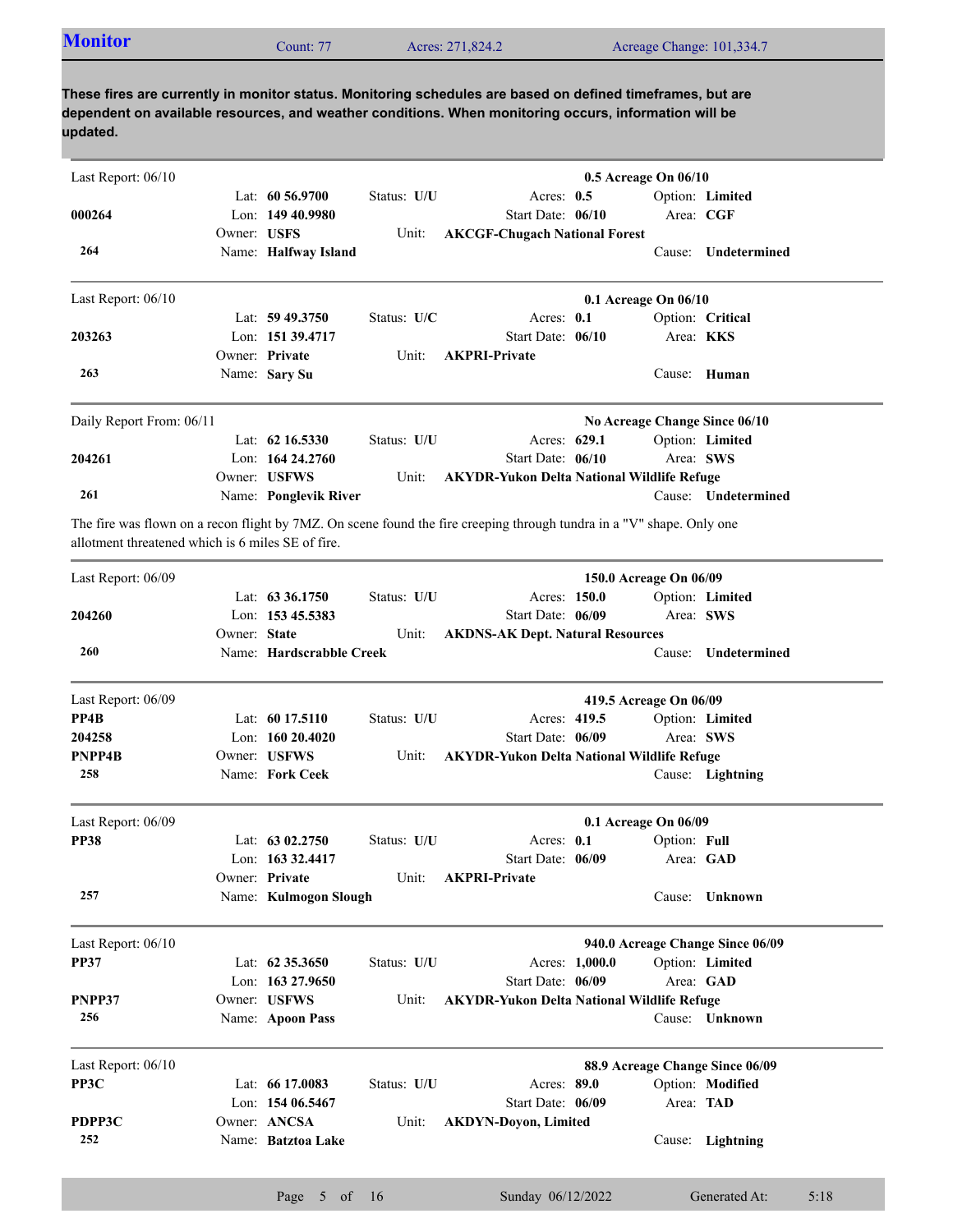| <b>Monitor</b><br>Acres: 271,824.2<br>Acreage Change: 101,334.7<br>Count: 77 |  |
|------------------------------------------------------------------------------|--|
|------------------------------------------------------------------------------|--|

| Last Report: 06/09                  |                   |                         |             |                                              | 0.1 Acreage On 06/09             |                                    |
|-------------------------------------|-------------------|-------------------------|-------------|----------------------------------------------|----------------------------------|------------------------------------|
| <b>PP21</b>                         |                   | Lat: $64\,54.1300$      | Status: U/C | Acres: 0.1                                   |                                  | Option: Critical                   |
| 211250                              |                   | Lon: $14738.6000$       |             | Start Date: 06/09                            | Area: FAS                        |                                    |
|                                     |                   | Owner: Private          | Unit:       | <b>AKPRI-Private</b>                         |                                  |                                    |
| 250                                 |                   | Name: Teresa Turnaround |             |                                              |                                  | Cause: Human                       |
| Last Report: 06/08                  |                   |                         |             |                                              | 569.8 Acreage On 06/08           |                                    |
| PP <sub>2N</sub>                    |                   | Lat: 59 28.4333         | Status: U/U | Acres: 569.8                                 |                                  | Option: Limited                    |
| 204249                              |                   | Lon: 159 30.7333        |             | Start Date: 06/08                            |                                  | Area: SWS                          |
|                                     |                   | Owner: USFWS            | Unit:       | <b>AKTGR-Togiak National Wildlife Refuge</b> |                                  |                                    |
| 249                                 |                   | Name: Ongivinuk River   |             |                                              |                                  | Cause: Lightning                   |
| Last Report: 06/08                  |                   |                         |             |                                              | 331.1 Acreage On 06/08           |                                    |
| PP2M                                |                   | Lat: $5918.5500$        | Status: U/U | Acres: 331.1                                 |                                  | Option: Limited                    |
| 204248                              |                   | Lon: 159 25.2130        |             | Start Date: 06/08                            |                                  | Area: SWS                          |
|                                     |                   | Owner: USFWS            | Unit:       | <b>AKTGR-Togiak National Wildlife Refuge</b> |                                  |                                    |
| 248                                 |                   | Name: Ongoke River      |             |                                              | Cause:                           | Undetermined                       |
| Last Report: 06/08                  |                   |                         |             |                                              | 300.0 Acreage On 06/08           |                                    |
|                                     |                   | Lat: $6029.1000$        | Status: U/U | Acres: 300.0                                 |                                  | Option: Limited                    |
| 204247                              |                   | Lon: 155 13.5000        |             | Start Date: 06/08                            |                                  | Area: SWS                          |
|                                     | Owner: State      |                         | Unit:       | <b>AKDNS-AK Dept. Natural Resources</b>      |                                  |                                    |
| 247                                 |                   | Name: Dummy Creek       |             |                                              |                                  | Cause: Lightning                   |
| Last Report: 06/08                  |                   |                         |             |                                              | 17,697.4 Acreage On 06/08        |                                    |
|                                     |                   | Lat: 60 48.0000         | Status: U/U | Acres: 17,697.4                              |                                  | Option: Limited                    |
| 204246                              |                   | Lon: 157 00.9167        |             | Start Date: 06/08                            |                                  | Area: SWS                          |
|                                     | Owner: State      |                         | Unit:       | <b>AKDNS-AK Dept. Natural Resources</b>      |                                  |                                    |
| 246                                 |                   | Name: Titnuk Creek      |             |                                              |                                  | Cause: Lightning                   |
| Last Report: 06/08                  |                   |                         |             |                                              | 15,656.5 Acreage On 06/08        |                                    |
|                                     |                   | Lat: $60\,53.5000$      | Status: U/U | Acres: 15,656.5                              |                                  | Option: Limited                    |
| 204245                              |                   | Lon: 157 13.0834        |             | Start Date: 06/08                            |                                  | Area: SWS                          |
|                                     | Owner: State      |                         | Unit:       | <b>AKDNS-AK Dept. Natural Resources</b>      |                                  |                                    |
| 245                                 |                   | Name: Kiknik            |             |                                              |                                  | Cause: Lightning                   |
| Last Report: 06/09                  |                   |                         |             |                                              |                                  | 2,614.9 Acreage Change Since 06/08 |
|                                     |                   | Lat: 61 09.7500         | Status: U/U | Acres: 2,864.9                               |                                  | Option: Limited                    |
| 204244                              |                   | Lon: $15605.1833$       |             | Start Date: 06/08                            |                                  | Area: SWS                          |
|                                     | Owner: State      |                         | Unit:       | <b>AKDNS-AK Dept. Natural Resources</b>      |                                  |                                    |
| 244                                 |                   | Name: Door Mountain     |             |                                              | Cause:                           | Lightning                          |
| Daily Report From: 06/11            |                   |                         |             |                                              | -23.9 Acreage Change Since 06/10 |                                    |
| PP2L                                |                   | Lat: 66 08.9250         | Status: U/C | Acres: 326.1                                 |                                  | Option: Limited                    |
| 232243                              |                   | Lon: $15636.9067$       |             | Start Date: 06/08                            |                                  | Area: GAD                          |
| PDPP2L                              | Owner: <b>BLM</b> |                         | Unit:       | <b>AKCYD-Central Yukon Field Office</b>      |                                  |                                    |
| 243                                 |                   | Name: Tom Cook          |             |                                              |                                  | Cause: Lightning                   |
| All smoke jumpers were demobilized. |                   |                         |             |                                              |                                  |                                    |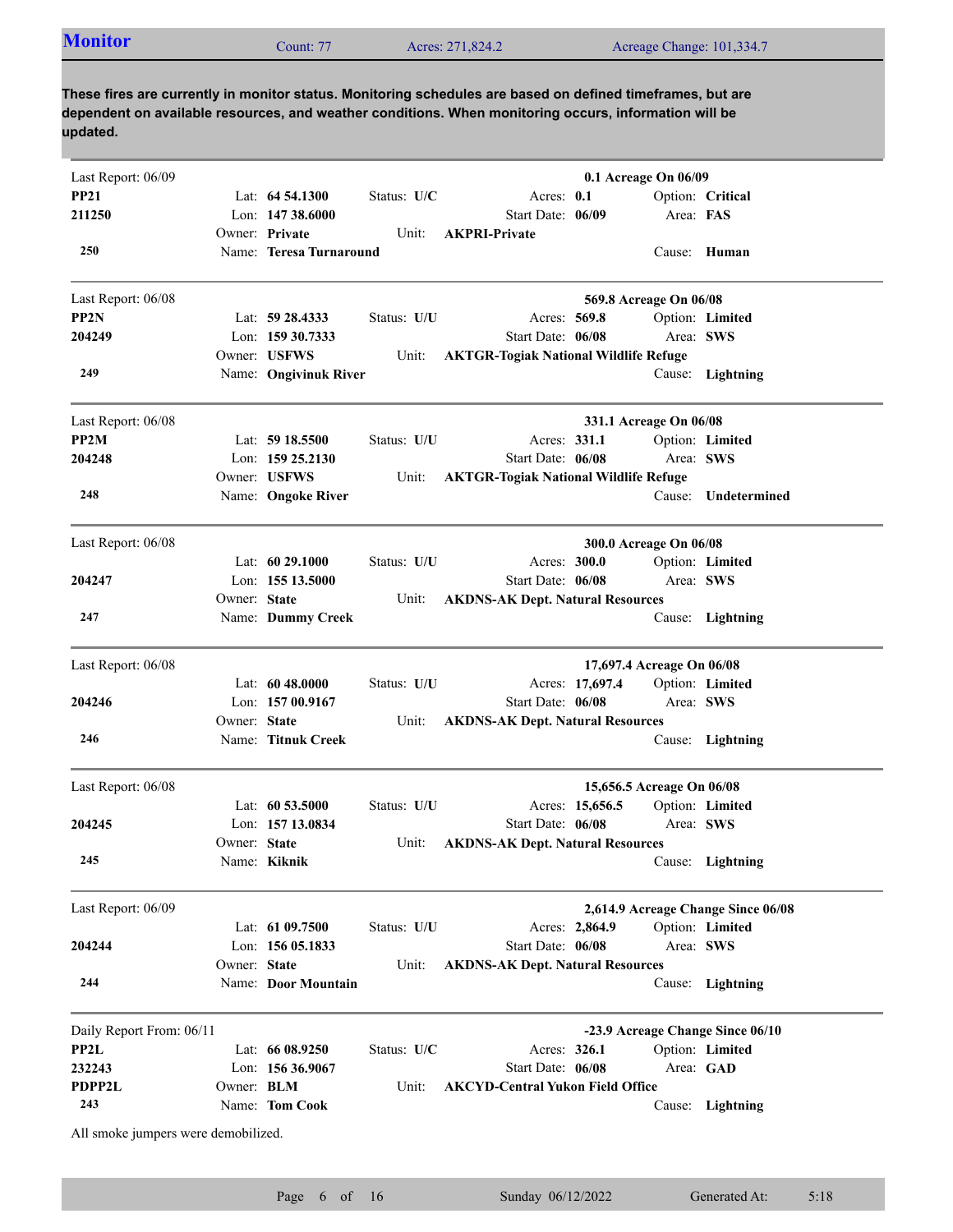| <b>Monitor</b><br>Acres: 271,824.2<br>Acreage Change: 101,334.7<br>Count: $77$ |  |
|--------------------------------------------------------------------------------|--|

| Last Report: 06/09                                                                                           |              |                             |             |                                                                                                                                                                                                                                                                                                                                                                                     |                | No Acreage Change Since 06/08  |                                    |
|--------------------------------------------------------------------------------------------------------------|--------------|-----------------------------|-------------|-------------------------------------------------------------------------------------------------------------------------------------------------------------------------------------------------------------------------------------------------------------------------------------------------------------------------------------------------------------------------------------|----------------|--------------------------------|------------------------------------|
| PP2K                                                                                                         |              | Lat: 64 54.5033             | Status: U/C | Acres: 0.3                                                                                                                                                                                                                                                                                                                                                                          |                | Option: Full                   |                                    |
| 211242                                                                                                       |              | Lon: 146 27.2050            |             | Start Date: 06/08                                                                                                                                                                                                                                                                                                                                                                   |                | Area: FAS                      |                                    |
| PNPP2K                                                                                                       | Owner: State |                             | Unit:       | <b>AKDNS-AK Dept. Natural Resources</b>                                                                                                                                                                                                                                                                                                                                             |                |                                |                                    |
| 242                                                                                                          |              | Name: CHSR Shooting Range 2 |             |                                                                                                                                                                                                                                                                                                                                                                                     |                |                                | Cause: Human                       |
| Last Report: 06/09                                                                                           |              |                             |             |                                                                                                                                                                                                                                                                                                                                                                                     |                |                                | 1,753.0 Acreage Change Since 06/08 |
|                                                                                                              |              | Lat: 59 53.7000             | Status: U/U |                                                                                                                                                                                                                                                                                                                                                                                     | Acres: 4,753.0 |                                | Option: Limited                    |
| 204240                                                                                                       |              | Lon: $15605.4833$           |             | Start Date: 06/08                                                                                                                                                                                                                                                                                                                                                                   |                | Area: SWS                      |                                    |
|                                                                                                              | Owner: State |                             | Unit:       | <b>AKDNS-AK Dept. Natural Resources</b>                                                                                                                                                                                                                                                                                                                                             |                |                                |                                    |
| 240                                                                                                          |              | Name: Koktuli River         |             |                                                                                                                                                                                                                                                                                                                                                                                     |                |                                | Cause: Lightning                   |
| Last Report: 06/09                                                                                           |              |                             |             |                                                                                                                                                                                                                                                                                                                                                                                     |                |                                | 2,028.0 Acreage Change Since 06/08 |
|                                                                                                              |              | Lat: $59\,52.7000$          | Status: U/U |                                                                                                                                                                                                                                                                                                                                                                                     | Acres: 5,028.0 |                                | Option: Limited                    |
| 204239                                                                                                       |              | Lon: $15615.0500$           |             | Start Date: 06/08                                                                                                                                                                                                                                                                                                                                                                   |                |                                | Area: SWS                          |
|                                                                                                              | Owner: State |                             | Unit:       | <b>AKDNS-AK Dept. Natural Resources</b>                                                                                                                                                                                                                                                                                                                                             |                |                                |                                    |
| 239                                                                                                          |              | Name: Pike Creek            |             |                                                                                                                                                                                                                                                                                                                                                                                     |                |                                | Cause: Lightning                   |
| Last Report: 06/09                                                                                           |              |                             |             |                                                                                                                                                                                                                                                                                                                                                                                     |                | 0.1 Acreage On 06/09           |                                    |
| PP3E                                                                                                         |              | Lat: $63\,25.7167$          | Status: U/U | Acres: 0.1                                                                                                                                                                                                                                                                                                                                                                          |                | Option: Full                   |                                    |
| 213238                                                                                                       |              | Lon: 143 03.3000            |             | Start Date: 06/08                                                                                                                                                                                                                                                                                                                                                                   |                | Area: TAS                      |                                    |
| <b>PNPP3E</b>                                                                                                | Owner: State |                             | Unit:       | <b>AKDNS-AK Dept. Natural Resources</b>                                                                                                                                                                                                                                                                                                                                             |                |                                |                                    |
| 238                                                                                                          |              | Name: Wolf Lake             |             |                                                                                                                                                                                                                                                                                                                                                                                     |                | Cause:                         | Undetermined                       |
| Last Report: 06/08                                                                                           |              |                             |             |                                                                                                                                                                                                                                                                                                                                                                                     |                | 9,578.6 Acreage On 06/08       |                                    |
|                                                                                                              |              | Lat: 59 12.3500             | Status: U/U |                                                                                                                                                                                                                                                                                                                                                                                     | Acres: 9,578.6 |                                | Option: Modified                   |
| 204237                                                                                                       |              | Lon: 158 05.6333            |             | Start Date: 06/08                                                                                                                                                                                                                                                                                                                                                                   |                |                                | Area: SWS                          |
|                                                                                                              | Owner: State |                             | Unit:       | <b>AKDNS-AK Dept. Natural Resources</b>                                                                                                                                                                                                                                                                                                                                             |                |                                |                                    |
| 237                                                                                                          |              | Name: Iowithla River        |             |                                                                                                                                                                                                                                                                                                                                                                                     |                |                                | Cause: Lightning                   |
| Daily Report From: 06/11                                                                                     |              |                             |             |                                                                                                                                                                                                                                                                                                                                                                                     |                | 0.5 Acreage Change Since 06/10 |                                    |
|                                                                                                              |              | Lat: 62 28.5550             | Status: U/C | Acres: 10.5                                                                                                                                                                                                                                                                                                                                                                         |                |                                | Option: Modified                   |
| 201236                                                                                                       |              | Lon: 149 43.0067            |             | Start Date: 06/08                                                                                                                                                                                                                                                                                                                                                                   |                | Area: MSS                      |                                    |
|                                                                                                              | Owner: State |                             | Unit:       | <b>AKDNS-AK Dept. Natural Resources</b>                                                                                                                                                                                                                                                                                                                                             |                |                                |                                    |
| 236                                                                                                          |              | Name: ORA Lake              |             |                                                                                                                                                                                                                                                                                                                                                                                     |                |                                | Cause: Lightning                   |
| southern aspect cliff face being unchecked due to accessibility.<br>day of arrival, overnight, into $6/11$ . |              |                             |             | Fire personnel were retrieved with H-7AM, no smoke was seen in perimeter areas. Fire remains in monitor status due to the<br>Heat was holding on the steeper area of the fire with rock backing down to the soil, the areas were addressed by the IA<br>Squad. All areas with flatter topography in and under alders were not holding heat. Area received significant rain upon the |                |                                |                                    |

| Last Report: 06/09 |                     |             |                                  |              | -21.1 Acreage Change Since 06/08 |
|--------------------|---------------------|-------------|----------------------------------|--------------|----------------------------------|
| <b>PP10</b>        | Lat: $60\,43.0530$  | Status: U/U | Acres: 28.9                      | Option: Full |                                  |
| 204235             | Lon: $16204.5200$   |             | Start Date: 06/08                | Area: SWS    |                                  |
|                    | Owner: ANCSA        |             | Unit: AKVLN-Napakiak Corporation |              |                                  |
| 235                | Name: Johnson River |             |                                  |              | Cause: Lightning                 |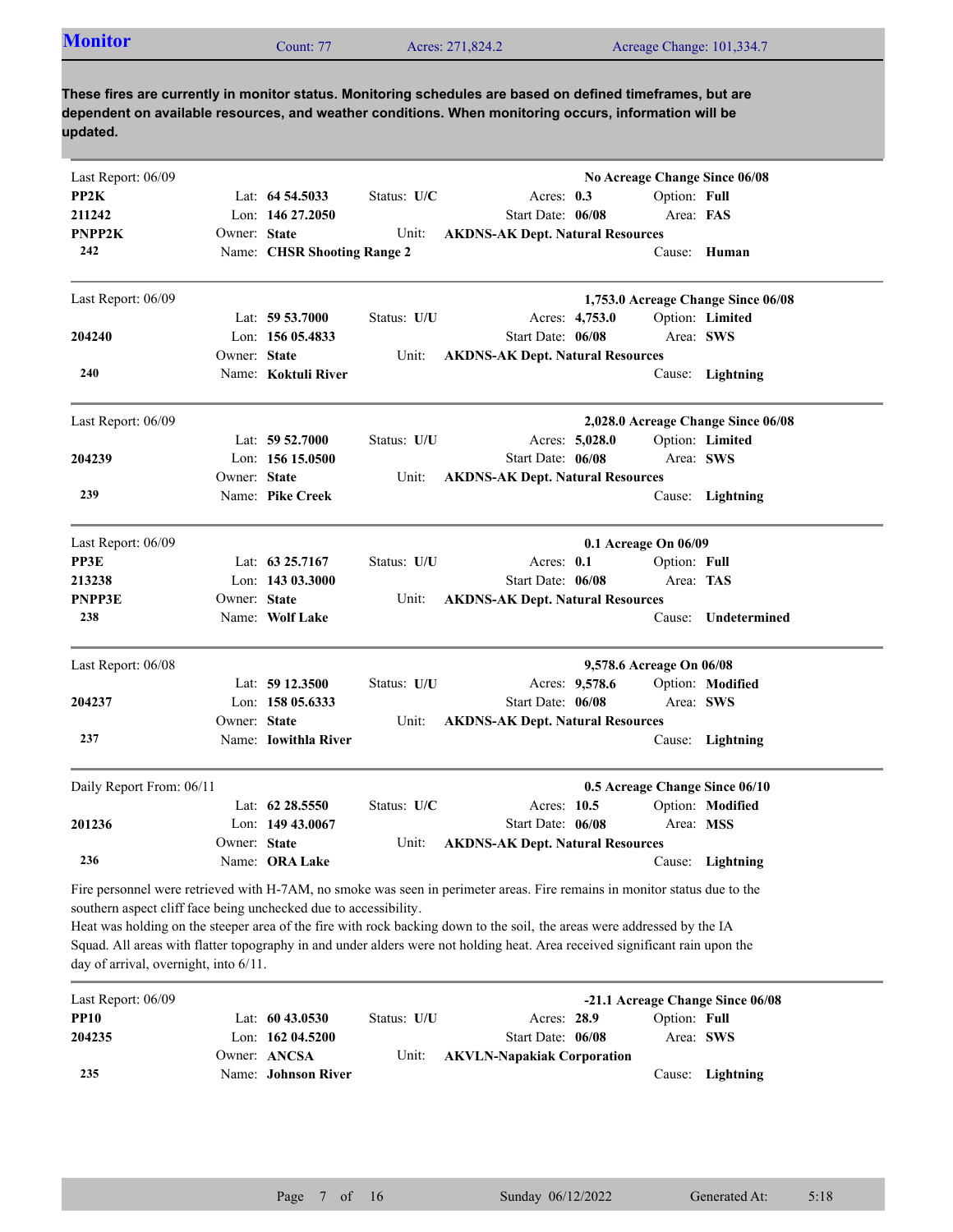| updated.                 |              |                      |             | These fires are currently in monitor status. Monitoring schedules are based on defined timeframes, but are<br>dependent on available resources, and weather conditions. When monitoring occurs, information will be        |                       |                                    |
|--------------------------|--------------|----------------------|-------------|----------------------------------------------------------------------------------------------------------------------------------------------------------------------------------------------------------------------------|-----------------------|------------------------------------|
| Daily Report From: 06/11 |              |                      |             |                                                                                                                                                                                                                            |                       | 8,623.5 Acreage Change Since 06/10 |
|                          |              | Lat: $61\,13.6550$   | Status: U/U | Acres: 24,000.0                                                                                                                                                                                                            |                       | Option: Limited                    |
| 204234                   |              | Lon: 159 20.5730     |             | Start Date: 06/07                                                                                                                                                                                                          |                       | Area: SWS                          |
|                          | Owner: State |                      | Unit:       | <b>AKDNS-AK Dept. Natural Resources</b>                                                                                                                                                                                    |                       |                                    |
| 234                      |              | Name: Sawpit Creek   |             |                                                                                                                                                                                                                            |                       | Cause: Undetermined                |
|                          |              |                      |             | The fire was updated to 24,000 acres. It had a 60% active perimeter with creeping, backing, running and group torching with<br>winds out of the west-southwest. The fire and values at risk will continue to be monitored. |                       |                                    |
| Last Report: 06/09       |              |                      |             |                                                                                                                                                                                                                            |                       | 3,143.5 Acreage Change Since 06/08 |
| <b>PP04</b>              |              | Lat: $61\,27.5333$   | Status: U/U | Acres: 4,143.5                                                                                                                                                                                                             |                       | Option: Limited                    |
| 204228                   |              | Lon: 154 57.8833     |             | Start Date: 06/07                                                                                                                                                                                                          |                       | Area: SWS                          |
| PNPP04                   | Owner: BLM   |                      | Unit:       | <b>AKADD-Anchorage Field Office</b>                                                                                                                                                                                        |                       |                                    |
| 228                      |              | Name: Swift River    |             |                                                                                                                                                                                                                            | Cause:                | Undetermined                       |
| Last Report: 06/09       |              |                      |             |                                                                                                                                                                                                                            |                       | 1.1 Acreage Change Since 06/07     |
| <b>PP02</b>              |              | Lat: $6046.3820$     | Status: U/U | Acres: 6.1                                                                                                                                                                                                                 | Option: Full          |                                    |
| 204227                   |              | Lon: $16101.9250$    |             | Start Date: 06/07                                                                                                                                                                                                          |                       | Area: SWS                          |
| PNPP02                   |              | Owner: ANCSA         | Unit:       | <b>AKVLN-Kwethluk, Incorporated</b>                                                                                                                                                                                        |                       |                                    |
| 227                      |              | Name: Kushluk River  |             |                                                                                                                                                                                                                            |                       | Cause: Lightning                   |
| Last Report: 06/10       |              |                      |             |                                                                                                                                                                                                                            |                       | 3.0 Acreage Change Since 06/09     |
| <b>PPOS</b>              |              | Lat: $63\,47.9400$   | Status: U/U | Acres: 23.0                                                                                                                                                                                                                |                       | Option: Limited                    |
| 231225                   |              | Lon: $15252.4350$    |             | Start Date: 06/07                                                                                                                                                                                                          |                       | Area: TAD                          |
| <b>PDPP0S</b>            | Owner: State |                      | Unit:       | <b>AKDNS-AK Dept. Natural Resources</b>                                                                                                                                                                                    |                       |                                    |
| 225                      |              | Name: Fish Creek     |             |                                                                                                                                                                                                                            |                       | Cause: Lightning                   |
| Last Report: 06/07       |              |                      |             |                                                                                                                                                                                                                            | 16.2 Acreage On 06/07 |                                    |
|                          |              | Lat: 58 54.5750      | Status: U/U | Acres: 16.2                                                                                                                                                                                                                |                       | Option: Modified                   |
| 204219                   |              | Lon: 156 20.7030     |             | Start Date: 06/07                                                                                                                                                                                                          |                       | Area: SWS                          |
|                          | Owner: State |                      | Unit:       | <b>AKDNS-AK Dept. Natural Resources</b>                                                                                                                                                                                    |                       |                                    |
| 219                      |              | Name: Pauls Creek    |             |                                                                                                                                                                                                                            |                       | Cause: Undetermined                |
| Last Report: 06/07       |              |                      |             |                                                                                                                                                                                                                            | 10.0 Acreage On 06/07 |                                    |
| PPZ3                     |              | Lat: $58\,43.4330$   | Status: U/U | Acres: 10.0                                                                                                                                                                                                                |                       | Option: Limited                    |
| 204218                   |              | Lon: 155 58.1170     |             | Start Date: 06/07                                                                                                                                                                                                          |                       | Area: SWS                          |
| PNPPZ3                   | Owner: NPS   |                      | Unit:       | <b>AKKAP-Katmai National Park and Preserve</b>                                                                                                                                                                             |                       |                                    |
| 218                      |              | Name: Idavain        |             |                                                                                                                                                                                                                            |                       | Cause: Lightning                   |
| Last Report: 06/07       |              |                      |             |                                                                                                                                                                                                                            | 0.1 Acreage On 06/07  |                                    |
| PPW4                     |              | Lat: 59 11.4080      | Status: U/U | Acres: 0.1                                                                                                                                                                                                                 |                       | Option: Modified                   |
| 204217                   |              | Lon: 157 04.5530     |             | Start Date: 06/07                                                                                                                                                                                                          |                       | Area: SWS                          |
| PNPPW4                   | Owner: BLM   |                      | Unit:       | <b>AKADD-Anchorage Field Office</b>                                                                                                                                                                                        |                       |                                    |
|                          |              | Name: Levelock Creek |             |                                                                                                                                                                                                                            |                       | Cause: Undetermined                |

Name: **Telaquana River** Lon: **154 20.6666** Start Date: Lat: **61 01.1000** Acres: Status: **U/U 7,775.3** Cause: **Lightning** Start Date: 06/06 Owner: State Unit: Area: **SWS** Option: **Limited State AKDNS-AK Dept. Natural Resources 216 204216 PNPP5R PP5R**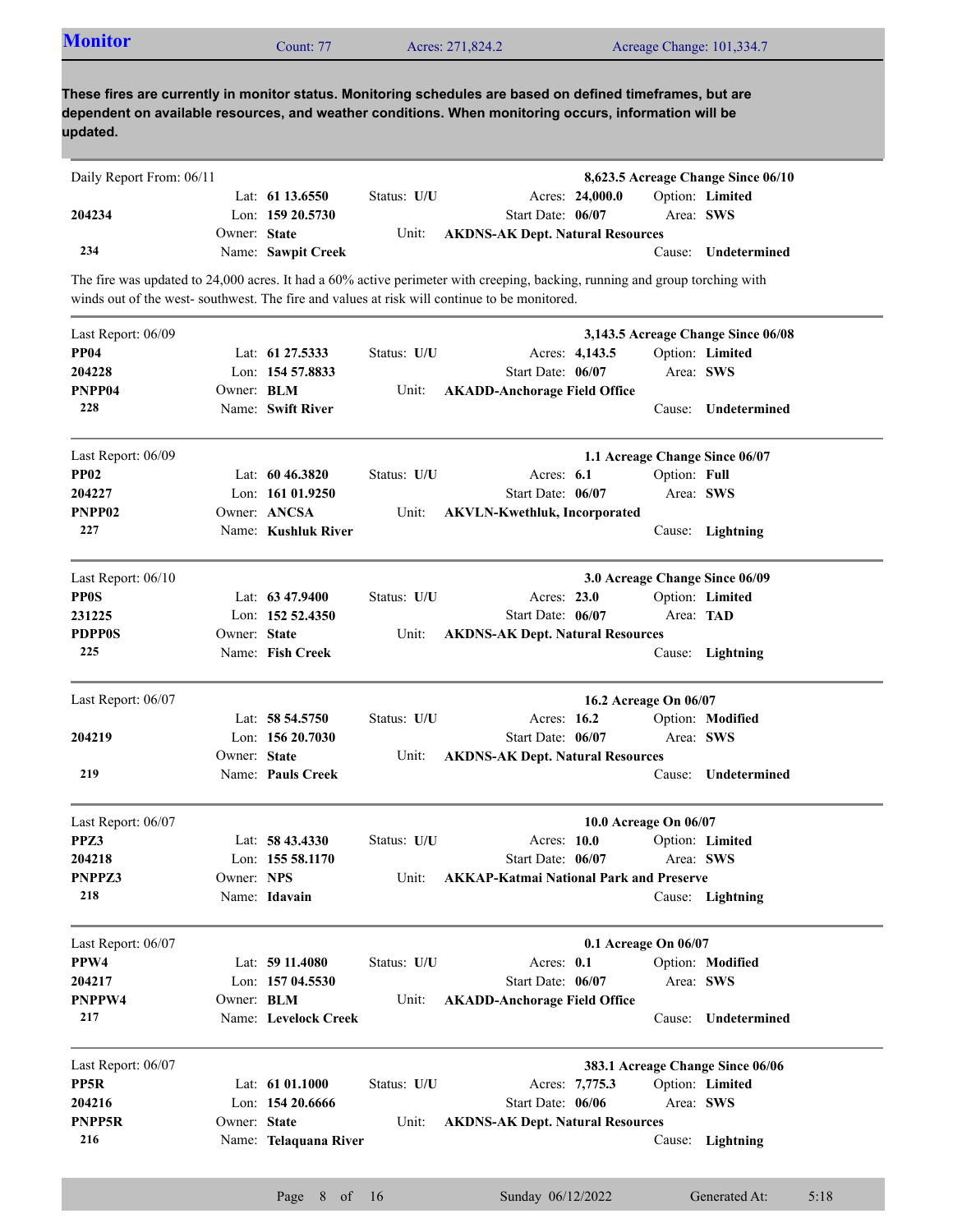|--|

| Last Report: 06/06       |              |                             |             |                                         | 1.0 Acreage On 06/06 |                                 |
|--------------------------|--------------|-----------------------------|-------------|-----------------------------------------|----------------------|---------------------------------|
| PPV <sub>2</sub>         |              | Lat: $62$ 05.3683           | Status: U/U | Acres: $1.0$                            | Option: Full         |                                 |
|                          |              | Lon: 163 45.4983            |             | Start Date: 06/06                       |                      | Area: GAD                       |
|                          |              | Owner: ANCSA                | Unit:       | <b>AKVLN-Azachorok, Incorporated</b>    |                      |                                 |
| 215                      |              | Name: Mountain Village Dump |             |                                         |                      | Cause: Human                    |
| Daily Report From: 06/11 |              |                             |             |                                         |                      | No Acreage Change Since 06/07   |
| PP6N                     |              | Lat: $61\,39.1750$          | Status: U/C | Acres: 0.1                              |                      | Option: Critical                |
| 201212                   |              | Lon: $14930.7130$           |             | Start Date: 06/06                       | Area: MSS            |                                 |
| <b>PNPP6N</b>            |              | Owner: Private              | Unit:       | <b>AKPRI-Private</b>                    |                      |                                 |
| 212                      |              | Name: Solitude              |             |                                         |                      | Cause: Human                    |
| No Night Report          |              |                             |             |                                         |                      |                                 |
| Last Report: 06/06       |              |                             |             |                                         | 0.5 Acreage On 06/06 |                                 |
| PPV1                     |              | Lat: $59\,20.8833$          | Status: U/U | Acres: 0.5                              | Option: Full         |                                 |
| 204209                   |              | Lon: 157 40.9817            |             | Start Date: 06/06                       | Area: SWS            |                                 |
| <b>PNPPV1</b>            |              | Owner: ANCSA                | Unit:       | <b>AKVLN-Ekwok Natives Limited</b>      |                      |                                 |
| 209                      |              | Name: Koklong River         |             |                                         |                      | Cause: Lightning                |
| Last Report: 06/06       |              |                             |             |                                         | 0.1 Acreage On 06/06 |                                 |
|                          |              | Lat: 60 29.0683             | Status: U/U | Acres: 0.1                              |                      | Option: Limited                 |
| 204207                   |              | Lon: 158 31.9183            |             | Start Date: 06/06                       | Area: SWS            |                                 |
|                          | Owner: State |                             | Unit:       | <b>AKDNS-AK Dept. Natural Resources</b> |                      |                                 |
| 207                      |              | Name: Maka Creek            |             |                                         |                      | Cause: Lightning                |
| Last Report: 06/09       |              |                             |             |                                         |                      | 18.5 Acreage Change Since 06/06 |
|                          |              | Lat: $59\,56.6620$          | Status: U/U | Acres: 58.5                             | Option: Full         |                                 |
| 204205                   |              | Lon: 155 16.4920            |             | Start Date: 06/06                       | Area: SWS            |                                 |
|                          | Owner: State |                             | Unit:       | <b>AKDNS-AK Dept. Natural Resources</b> |                      |                                 |
| 205                      |              | Name: Upper Talarik         |             |                                         |                      | Cause: Lightning                |
| Daily Report From: 06/11 |              |                             |             |                                         |                      | No Acreage Change Since 06/06   |
| PPT <sub>6</sub>         |              | Lat: $59\,57.4167$          | Status: U/C | Acres: $0.1$                            |                      | Option: Critical                |
| 203204                   |              | Lon: 151 43.4950            |             | Start Date: 06/06                       | Area: KKS            |                                 |
| PNPPT6                   |              | Owner: Private              | Unit:       | <b>AKPRI-Private</b>                    |                      |                                 |
| 204                      |              | Name: Sunshine Dr           |             |                                         |                      | Cause: Human                    |
| Daily Report From: 06/11 |              |                             |             |                                         |                      | No Acreage Change Since 06/06   |
| PPT7                     |              | Lat: 59 57.2110             | Status: U/C | Acres: 0.1                              |                      | Option: Critical                |
| 203203                   |              | Lon: 151 43.4980            |             | Start Date: 06/06                       | Area: KKS            |                                 |
| PNPPT7                   |              | Owner: Private              | Unit:       | <b>AKPRI-Private</b>                    |                      |                                 |
| 203                      | Name: Tim    |                             |             |                                         |                      | Cause: Human                    |
| No Night Report          |              |                             |             |                                         |                      |                                 |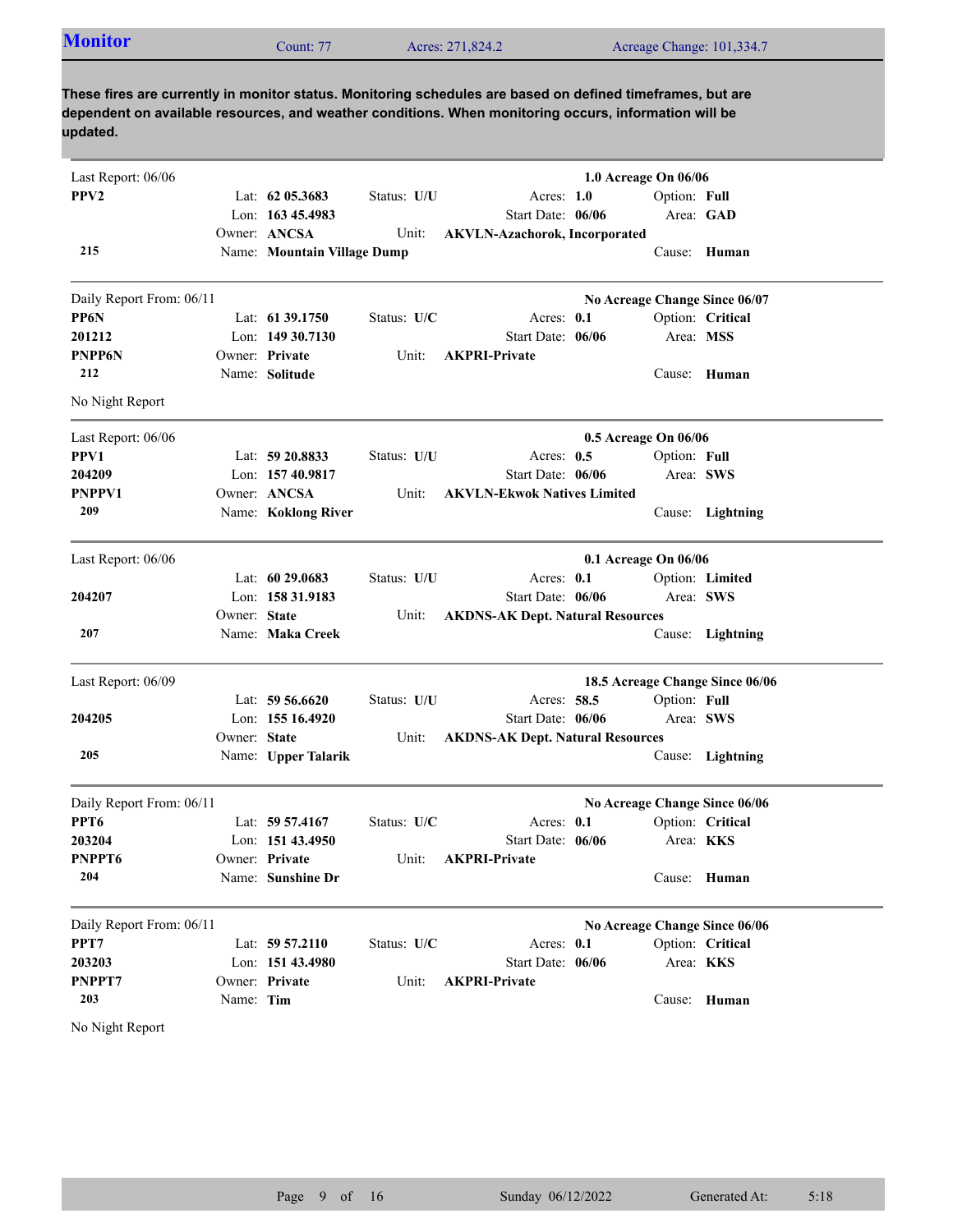| <b>Monitor</b> | Count: 77 | Acres: 271,824.2 | Acreage Change: 101,334.7 |  |
|----------------|-----------|------------------|---------------------------|--|
|                |           |                  |                           |  |

| Daily Report From: 06/11 |              |                            |             |                                         |                 |           | No Acreage Change Since 06/10 |
|--------------------------|--------------|----------------------------|-------------|-----------------------------------------|-----------------|-----------|-------------------------------|
|                          |              | Lat: $62\,44.1500$         | Status: U/U |                                         | Acres: 33,000.0 |           | Option: Limited               |
| 204202                   |              | Lon: $15635.7500$          |             | Start Date: 06/06                       |                 | Area: SWS |                               |
|                          | Owner: State |                            | Unit:       | <b>AKDNS-AK Dept. Natural Resources</b> |                 |           |                               |
| 202                      |              | Name: Fourth of July Creek |             |                                         |                 |           | Cause: Lightning              |

The fire`s acres increased to 33,000 acres. The fire perimeter was 80% active with creeping, backing, running, and group torching. Aerial detection 7MZ reported an allotment to be 1.5 miles to the west and 1 cabin .5 miles to the east. The fires primary spread today was to the south and east. The fire and values at risk will continue to be monitored.

| Daily Report From: 06/11 |                   |                      |             |                                                |                 |           | 2,295.1 Acreage Change Since 06/10 |
|--------------------------|-------------------|----------------------|-------------|------------------------------------------------|-----------------|-----------|------------------------------------|
|                          |                   | Lat: 58 56.1417      | Status: U/U |                                                | Acres: 3,495.1  |           | Option: Limited                    |
| 204201                   |                   | Lon: 159 27.3133     |             | Start Date: 06/06                              |                 |           | Area: SWS                          |
|                          |                   | Owner: USFWS         | Unit:       | <b>AKTGR-Togiak National Wildlife Refuge</b>   |                 |           |                                    |
| 201                      |                   | Name: Tuklung River  |             |                                                |                 | Cause:    | Lightning                          |
| Last Report: 06/09       |                   |                      |             |                                                |                 |           | 3,000.0 Acreage Change Since 06/07 |
|                          |                   | Lat: $59\,45.0667$   | Status: U/U |                                                | Acres: 4,000.0  |           | Option: Limited                    |
| 204200                   |                   | Lon: 158 13.5000     |             | Start Date: 06/06                              |                 |           | Area: SWS                          |
|                          | Owner: State      |                      | Unit:       | <b>AKDNS-AK Dept. Natural Resources</b>        |                 |           |                                    |
| <b>200</b>               |                   | Name: Kokwok         |             |                                                |                 |           | Cause: Lightning                   |
| Last Report: $06/10$     |                   |                      |             |                                                |                 |           | No Acreage Change Since 06/09      |
|                          |                   | Lat: 61 34,7833      | Status: U/U |                                                | Acres: 20,094.6 |           | Option: Limited                    |
| 204198                   |                   | Lon: $15600.7333$    |             | Start Date: 06/05                              |                 |           | Area: SWS                          |
|                          | Owner: BLM        |                      | Unit:       | <b>AKADD-Anchorage Field Office</b>            |                 |           |                                    |
| 198                      |                   | Name: Stony River    |             |                                                |                 |           | Cause: Lightning                   |
| Last Report: 06/10       |                   |                      |             |                                                |                 |           | No Acreage Change Since 06/09      |
|                          |                   | Lat: 61 34.5500      | Status: U/U |                                                | Acres: 17,479.4 |           | Option: Limited                    |
| 204197                   |                   | Lon: $15551.0000$    |             | Start Date: 06/05                              |                 |           | Area: SWS                          |
|                          | Owner: <b>BLM</b> |                      | Unit:       | <b>AKADD-Anchorage Field Office</b>            |                 |           |                                    |
| 197                      |                   | Name: Gagaryah River |             |                                                |                 |           | Cause: Lightning                   |
| Last Report: 06/07       |                   |                      |             |                                                |                 |           | No Acreage Change Since 06/05      |
|                          |                   | Lat: $60\,33.7470$   | Status: U/U | Acres: 74.1                                    |                 |           | Option: Limited                    |
| 204193                   |                   | Lon: 156 45.9050     |             | Start Date: 06/05                              |                 |           | Area: SWS                          |
|                          | Owner: State      |                      | Unit:       | <b>AKDNS-AK Dept. Natural Resources</b>        |                 |           |                                    |
| 193                      |                   | Name: Cabin Creek    |             |                                                |                 |           | Cause: Lightning                   |
| Last Report: 06/06       |                   |                      |             |                                                |                 |           | 0.2 Acreage Change Since 06/05     |
| PPN7                     |                   | Lat: 63 38.3334      | Status: U/U | Acres: 0.3                                     |                 |           | Option: Limited                    |
|                          |                   | Lon: 149 12.3720     |             | Start Date: 06/05                              |                 | Area: TAD |                                    |
| <b>PDPPN7</b>            | Owner: NPS        |                      | Unit:       | <b>AKDEP-Denali National Park and Preserve</b> |                 |           |                                    |
| 191                      |                   | Name: Savage Jenny   |             |                                                |                 |           | Cause: Lightning                   |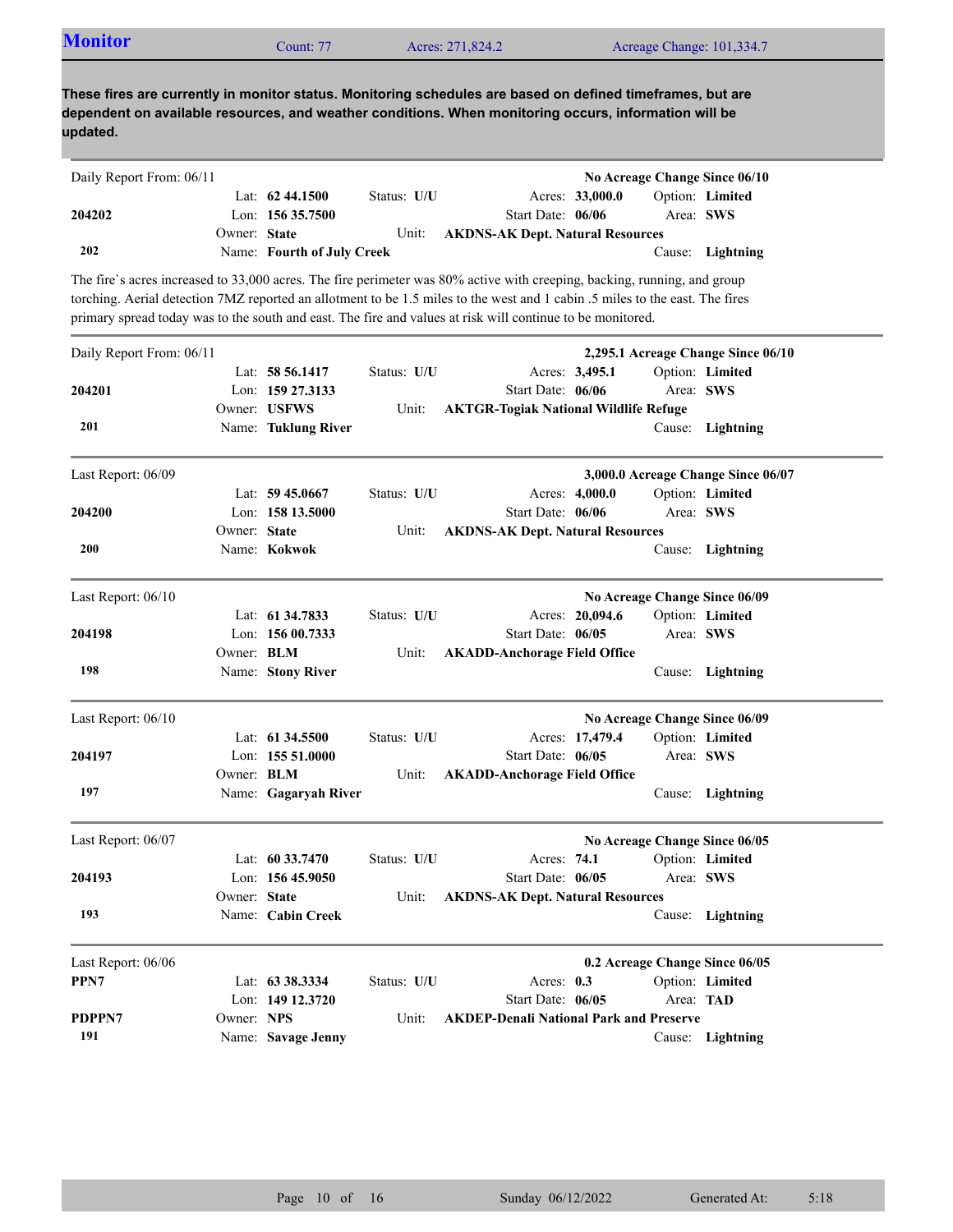| <b>Monitor</b><br>Count: $77$<br>Acres: 271,824.2<br>Acreage Change: 101,334.7 |
|--------------------------------------------------------------------------------|
|--------------------------------------------------------------------------------|

| Last Report: 06/07                     |                   |                         |             | 1,255.1 Acreage Change Since 06/05                      |  |
|----------------------------------------|-------------------|-------------------------|-------------|---------------------------------------------------------|--|
| PPN3                                   |                   | Lat: 61 32.2000         | Status: U/U | Option: Limited<br>Acres: 1,781.1                       |  |
| 204190                                 |                   | Lon: $15504.6000$       |             | Start Date: 06/05<br>Area: SWS                          |  |
|                                        |                   |                         |             |                                                         |  |
| PNPPN3                                 | Owner: <b>BLM</b> |                         | Unit:       | <b>AKADD-Anchorage Field Office</b>                     |  |
| 190                                    |                   | Name: South Lime Lake   |             | Cause: Lightning                                        |  |
| Last Report: 06/05                     |                   |                         |             | 10.0 Acreage On 06/05                                   |  |
|                                        |                   | Lat: $60\,27.2210$      | Status: U/U | Acres: 10.0<br>Option: Limited                          |  |
| 204189                                 |                   | Lon: 156 39.5220        |             | Start Date: 06/05<br>Area: SWS                          |  |
|                                        | Owner: State      |                         | Unit:       | <b>AKDNS-AK Dept. Natural Resources</b>                 |  |
| 189                                    |                   | Name: Nushagak River    |             | Cause: Lightning                                        |  |
| Last Report: 06/09                     |                   |                         |             | 2,713.9 Acreage Change Since 06/07                      |  |
|                                        |                   | Lat: $60\,59.6167$      | Status: U/U | Option: Limited<br>Acres: 2,763.9                       |  |
| 204188                                 |                   | Lon: 156 09.6334        |             | Start Date: 06/05<br>Area: SWS                          |  |
|                                        | Owner: State      |                         | Unit:       | <b>AKDNS-AK Dept. Natural Resources</b>                 |  |
| 188                                    |                   | Name: Hook Creek        |             | Cause: Lightning                                        |  |
|                                        |                   |                         |             |                                                         |  |
| Last Report: 06/05                     |                   |                         |             | 66.0 Acreage On 06/05                                   |  |
| PPN <sub>2</sub>                       |                   | Lat: $62\,35.9870$      | Status: U/U | Acres: $66.0$<br>Option: Limited                        |  |
| 214187                                 |                   | Lon: 145 48.3480        |             | Start Date: 06/05<br>Area: CRS                          |  |
| PNPPN2                                 | Owner: <b>BLM</b> |                         | Unit:       | <b>AKGLD-Glennallen Field Office</b>                    |  |
| 187                                    |                   | Name: Fish Lake         |             | Cause: Lightning                                        |  |
| Last Report: 06/08                     |                   |                         |             | No Acreage Change Since 06/07                           |  |
| PPM8                                   |                   | Lat: $63\,32.2170$      | Status: U/C | Option: Modified<br>Acres: 13.0                         |  |
| 204186                                 |                   | Lon: 153 36.2167        |             | Start Date: 06/05<br>Area: SWS                          |  |
| PNPPM8                                 | Owner: State      |                         | Unit:       | <b>AKDNS-AK Dept. Natural Resources</b>                 |  |
| 186                                    |                   | Name: Rungun Creek      |             | Cause: Lightning                                        |  |
|                                        |                   |                         |             |                                                         |  |
| Last Report: 06/10<br>PPR <sub>4</sub> |                   |                         |             | 26,871.9 Acreage Change Since 06/09<br>Option: Limited  |  |
|                                        |                   | Lat: 62 19.9500         | Status: U/U | Acres: 72,809.1<br>Start Date: 06/04<br>Area: SWS       |  |
| 204183<br>PNPPR4                       |                   | Lon: 155 17.9333        |             |                                                         |  |
| 183                                    | Owner: <b>BLM</b> | Name: Tatlawiksuk       | Unit:       | <b>AKADD-Anchorage Field Office</b><br>Cause: Lightning |  |
|                                        |                   |                         |             |                                                         |  |
| Last Report: 06/06                     |                   |                         |             | -20.5 Acreage Change Since 06/05                        |  |
| PPJ9                                   |                   | Lat: 58 50.5000         | Status: U/C | Acres: 199.5<br>Option: Modified                        |  |
| 204182                                 |                   | Lon: 156 17.5834        |             | Start Date: 06/04<br>Area: SWS                          |  |
| PNPPJ9                                 | Owner: State      |                         | Unit:       | <b>AKDNS-AK Dept. Natural Resources</b>                 |  |
| 182                                    |                   | Name: King Salmon Creek |             | Cause:<br>Lightning                                     |  |
|                                        |                   |                         |             |                                                         |  |
| Last Report: 06/09                     |                   |                         |             | No Acreage Change Since 06/08                           |  |
| PPH9                                   |                   | Lat: 65 10.7383         | Status: U/U | Acres: $6.7$<br>Option: Modified                        |  |
| 231181                                 |                   | Lon: 150 18.5467        |             | Start Date: 06/04<br>Area: TAD                          |  |
| PDPPH9<br>181                          | Owner: State      |                         | Unit:       | <b>AKDNS-AK Dept. Natural Resources</b>                 |  |
|                                        |                   | Name: Omega Creek       |             | Cause: Human                                            |  |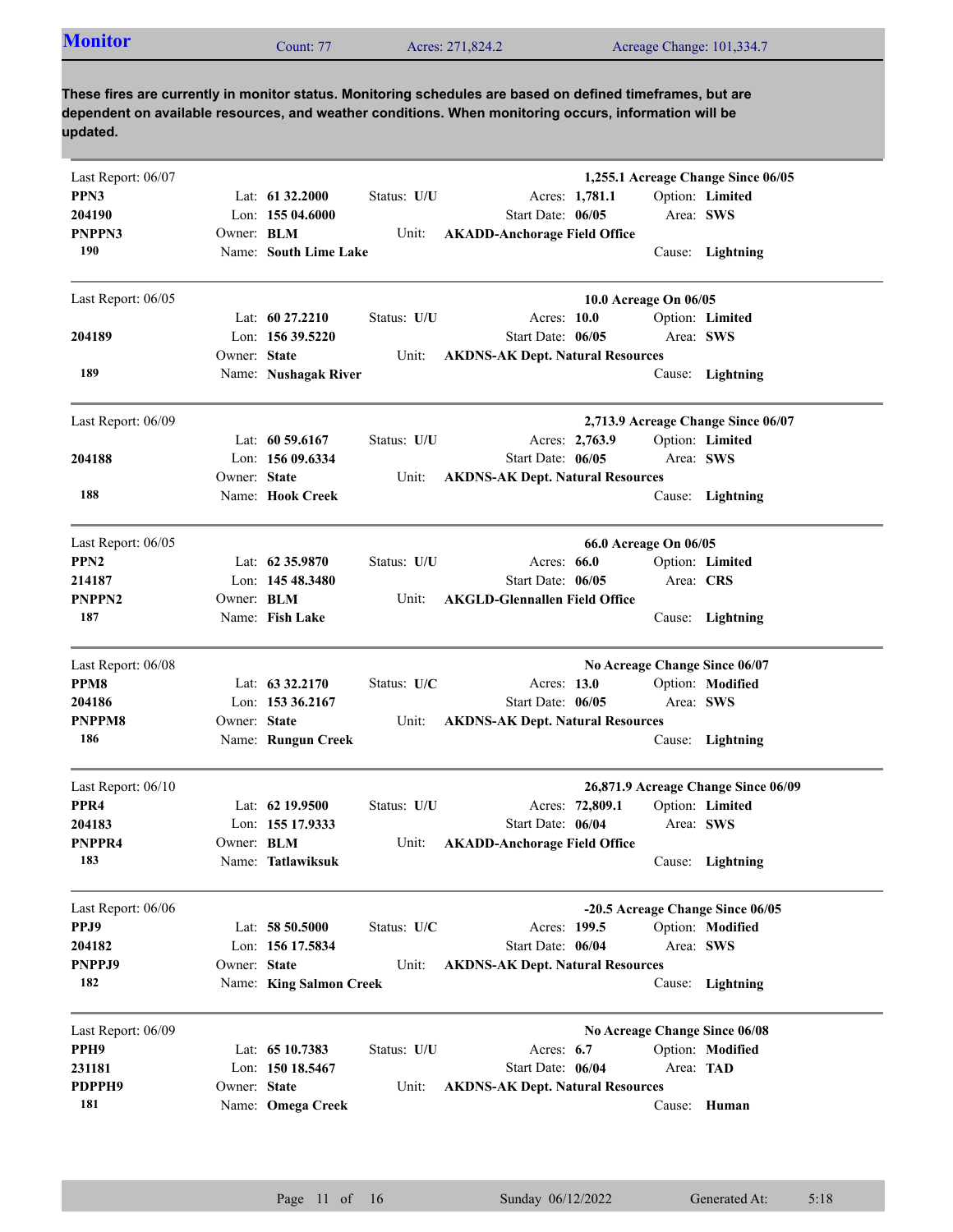|--|

| Last Report: 06/04 |              |                          |             |                                                   | 0.1 Acreage On 06/04  |              |                               |
|--------------------|--------------|--------------------------|-------------|---------------------------------------------------|-----------------------|--------------|-------------------------------|
|                    |              | Lat: $61\,35.9910$       | Status: U/C | Acres: 0.1                                        |                       |              | Option: Critical              |
| 201180             |              | Lon: 149 27.7536         |             | Start Date: 06/04                                 |                       | Area: MSS    |                               |
|                    |              | Owner: Private           | Unit:       | <b>AKPRI-Private</b>                              |                       |              |                               |
| 180                |              | Name: Spruce Roy         |             |                                                   |                       |              | Cause: Human                  |
| Last Report: 06/04 |              |                          |             |                                                   |                       |              | No Acreage Change Since 06/03 |
| PPF1               |              | Lat: $64\,42.5167$       | Status: U/U | Acres: $0.1$                                      |                       | Option: Full |                               |
|                    |              | Lon: 155 29.5267         |             | Start Date: 06/03                                 |                       |              | Area: GAD                     |
| PDPPF1             |              | Owner: ANCSA             | Unit:       | <b>AKVLN-Dineega Corporation</b>                  |                       |              |                               |
| 179                |              | Name: Ruby Dump          |             |                                                   |                       |              | Cause: Human                  |
| Last Report: 06/03 |              |                          |             |                                                   | 0.1 Acreage On 06/03  |              |                               |
| PPE4               |              | Lat: 61 56.3310          | Status: U/U | Acres: 0.1                                        |                       | Option: Full |                               |
|                    |              | Lon: 162 52.4760         |             | Start Date: 06/03                                 |                       |              | Area: GAD                     |
| PDPPE4             |              | Owner: ANCSA             | Unit:       | <b>AKVLN-Pilot Station, Incorporated</b>          |                       |              |                               |
| 176                |              | Name: PILOT STATION DUMP |             |                                                   |                       |              | Cause: Human                  |
| Last Report: 06/04 |              |                          |             |                                                   |                       |              | No Acreage Change Since 06/03 |
|                    |              | Lat: $62\,06.1830$       | Status: U/C | Acres: $0.5$                                      |                       |              | Option: Critical              |
| 214174             |              | Lon: 145 32.2450         |             | Start Date: 06/03                                 |                       | Area: CRS    |                               |
|                    | Owner: State |                          | Unit:       | <b>AKAKS-University of Alaska</b>                 |                       |              |                               |
| 174                |              | Name: Old Dump Road 2    |             |                                                   |                       |              | Cause: Human                  |
| Last Report: 06/02 |              |                          |             |                                                   | 10.0 Acreage On 06/02 |              |                               |
| PN9M               |              | Lat: $5905.8400$         | Status: U/U | Acres: 10.0                                       |                       | Option: Full |                               |
| 204172             |              | Lon: $15833.2700$        |             | Start Date: 06/02                                 |                       | Area: SWS    |                               |
| PNPN9M             | Owner: City  |                          | Unit:       | <b>AKAKS-Dillingham, City of</b>                  |                       |              |                               |
| 172                |              | Name: Dillingham Dump    |             |                                                   |                       | Cause:       | Undetermined                  |
| Last Report: 06/02 |              |                          |             |                                                   | 0.1 Acreage On 06/02  |              |                               |
|                    |              | Lat: $61\,35.8600$       | Status: U/C | Acres: 0.1                                        |                       |              | Option: Critical              |
| 201167             |              | Lon: $14925.0100$        |             | Start Date: 06/02                                 |                       | Area: MSS    |                               |
|                    |              | Owner: Private           | Unit:       | <b>AKPRI-Private</b>                              |                       |              |                               |
| 167                |              | Name: Peck 2             |             |                                                   |                       |              | Cause: Human                  |
| Last Report: 06/01 |              |                          |             |                                                   | 0.3 Acreage On 06/01  |              |                               |
|                    |              | Lat: 59 07.5150          | Status: U/U | Acres: 0.3                                        |                       | Option: Full |                               |
| 204166             |              | Lon: 161 33.5630         |             | Start Date: 06/01                                 |                       |              | Area: SWS                     |
|                    |              | Owner: ANCSA             | Unit:       | <b>AKVLN-Kiutsarak, Incorporated</b>              |                       |              |                               |
| 166                |              | Name: Mumtrak Hill       |             |                                                   |                       | Cause:       | Undetermined                  |
| Last Report: 06/01 |              |                          |             |                                                   |                       |              | No Acreage Change Since 05/31 |
| PN5C               |              | Lat: 62 49.3776          | Status: U/C | Acres: 41.0                                       |                       | Option: Full |                               |
|                    |              | Lon: 163 18.0480         |             | Start Date: 05/30                                 |                       |              | Area: GAD                     |
| PDPN5C             |              | Owner: USFWS             | Unit:       | <b>AKYDR-Yukon Delta National Wildlife Refuge</b> |                       |              |                               |
| 158                |              | Name: Pastolik River     |             |                                                   |                       |              | Cause: Lightning              |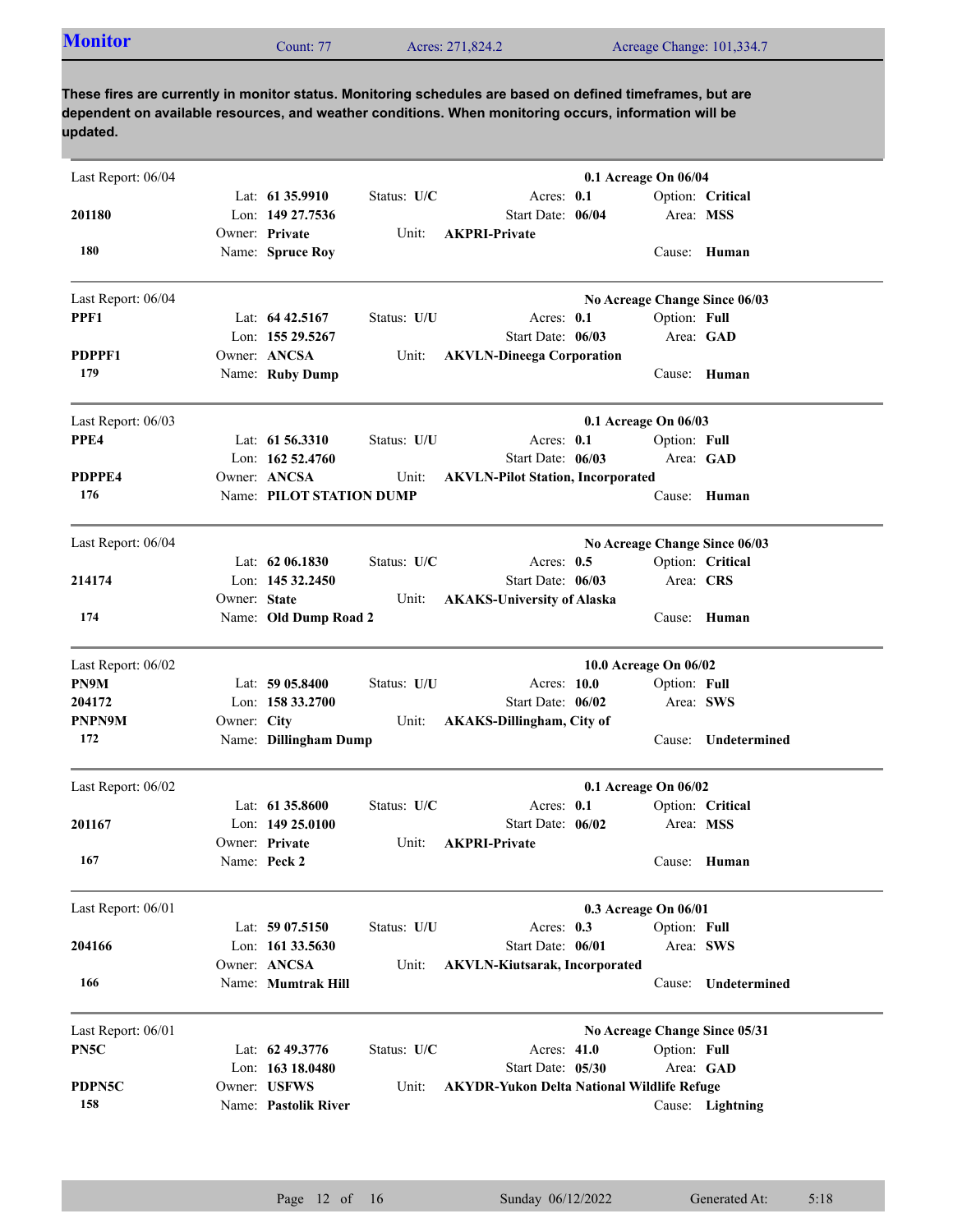| $2$ ount: 77<br>Acres: 271,824.2<br>Acreage Change: 101,334.7 |
|---------------------------------------------------------------|
|---------------------------------------------------------------|

| Last Report: 06/01 |              |                     |             |                                                |              | No Acreage Change Since 05/31    |
|--------------------|--------------|---------------------|-------------|------------------------------------------------|--------------|----------------------------------|
| PN5B               |              | Lat: 63 01.6776     | Status: U/C | Acres: 234.0                                   | Option: Full |                                  |
|                    |              | Lon: $16303.6660$   |             | Start Date: 05/30                              |              | Area: GAD                        |
| PDPN5B             |              | Owner: ANCSA        | Unit:       | <b>AKVLN-Kotlik Yupik Corporation</b>          |              |                                  |
| 157                |              | Name: Hogback Hill  |             |                                                |              | Cause: Lightning                 |
| Last Report: 05/30 |              |                     |             | 0.1 Acreage On 05/30                           |              |                                  |
|                    |              | Lat: 61 37.2517     | Status: U/C | Acres: 0.1                                     |              | Option: Critical                 |
| 201153             |              | Lon: 149 23.3217    |             | Start Date: 05/30                              | Area: MSS    |                                  |
|                    |              | Owner: Private      | Unit:       | <b>AKPRI-Private</b>                           |              |                                  |
| 153                |              | Name: Kings River   |             |                                                |              | Cause: Undetermined              |
| Last Report: 06/09 |              |                     |             |                                                |              | 787.4 Acreage Change Since 06/07 |
| PN4F               |              | Lat: 58 13.1500     | Status: U/U | Acres: 8,914.4                                 |              | Option: Limited                  |
| 204151             |              | Lon: 155 57.9667    |             | Start Date: 05/29                              | Area: SWS    |                                  |
| PNPN4F             | Owner: NPS   |                     | Unit:       | <b>AKKAP-Katmai National Park and Preserve</b> |              |                                  |
| 151                |              | Name: Contact Creek |             |                                                |              | Cause: Lightning                 |
| Last Report: 06/02 |              |                     |             |                                                |              | No Acreage Change Since 05/30    |
| PN3C               |              | Lat: $6511.9280$    | Status: U/C | Acres: $1.6$                                   | Option: Full |                                  |
| 231148             |              | Lon: $15202.1180$   |             | Start Date: 05/29                              | Area: TAD    |                                  |
| PDPN3C             |              | Owner: Private      | Unit:       | <b>AKPRI-Private</b>                           |              |                                  |
| 148                |              | Name: White Alice   |             |                                                | Cause:       | Human                            |
| Last Report: 05/27 |              |                     |             | 0.1 Acreage On 05/27                           |              |                                  |
| PN1T               |              | Lat: $62\,55.2318$  | Status: U/U | Acres: $0.1$                                   | Option: Full |                                  |
| 231143             |              | Lon: $16005.4060$   |             | Start Date: 05/27                              |              | Area: GAD                        |
| PDPN1T             |              | Owner: ANCSA        | Unit:       | <b>AKVLN-Hee-yea-Lindge Corporation</b>        |              |                                  |
| 143                |              | Name: Grayling Dump |             |                                                |              | Cause: Human                     |
| Last Report: 05/26 |              |                     |             | 5.0 Acreage On 05/26                           |              |                                  |
| PNY6               |              | Lat: $60\,53.6667$  | Status: U/C | Acres: $5.0$                                   | Option: Full |                                  |
| 204139             |              | Lon: 162 31.6667    |             | Start Date: 05/26                              |              | Area: SWS                        |
| PNPNY6             |              | Owner: ANCSA        | Unit:       | <b>AKVLN-Kasigluk, Incorporated</b>            |              |                                  |
| 139                |              | Name: Kasigluk      |             |                                                |              | Cause: Undetermined              |
| Last Report: 05/31 |              |                     |             |                                                |              | No Acreage Change Since 05/28    |
| PNV1               |              | Lat: 59 50.9383     | Status: U/C | Acres: 13.3                                    |              | Option: Critical                 |
| 203134             |              | Lon: 150 58.3750    |             | Start Date: 05/25                              | Area: KKS    |                                  |
| PNPNV1             | Owner: State |                     | Unit:       | <b>AKDNS-AK Dept. Natural Resources</b>        |              |                                  |
| 134                |              | Name: Caribou       |             |                                                | Cause:       | Human                            |
| Last Report: 05/22 |              |                     |             |                                                |              | No Acreage Change Since 05/21    |
| PNC3               |              | Lat: 64 55.7600     | Status: U/U | Acres: 40.8                                    |              | Option: Modified                 |
|                    |              | Lon: 161 11.3517    |             | Start Date: 05/21                              |              | Area: GAD                        |
| PDPNC3             |              | Owner: ANCSA        | Unit:       | <b>AKVLN-Koyuk Native Corporation</b>          |              |                                  |
| 121                |              | Name: Koyuk Dump    |             |                                                |              | Cause: Human                     |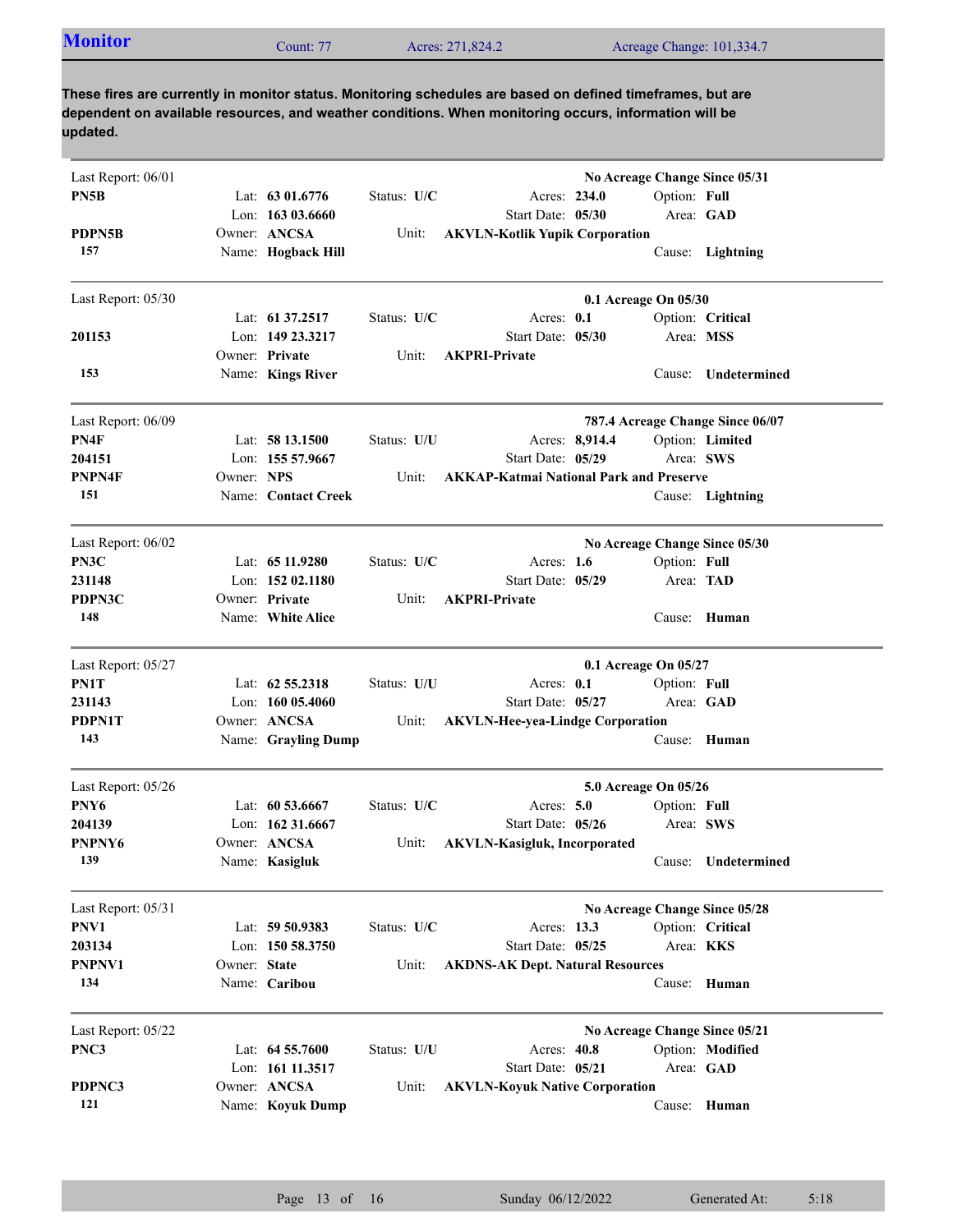|  | <b>Monitor</b><br>Count: 77 | Acres: 271,824.2 | Acreage Change: 101,334.7 |
|--|-----------------------------|------------------|---------------------------|
|--|-----------------------------|------------------|---------------------------|

| Last Report: 05/20 |              |                                   |             |                                                     | 0.1 Acreage On 05/20  |              |                                 |
|--------------------|--------------|-----------------------------------|-------------|-----------------------------------------------------|-----------------------|--------------|---------------------------------|
|                    |              | Lat: $63\,53.7350$                | Status: U/C | Acres: 0.1                                          |                       |              | Option: Limited                 |
| 212111             |              | Lon: $14508.1200$                 |             | Start Date: 05/20                                   |                       | Area: DAS    |                                 |
|                    | Owner: State |                                   | Unit:       | <b>AKDNS-AK Dept. Natural Resources</b>             |                       |              |                                 |
| 111                |              | Name: Barley Way                  |             |                                                     |                       |              | Cause: Human                    |
| Last Report: 05/20 |              |                                   |             |                                                     | 0.1 Acreage On 05/20  |              |                                 |
| PM9B               |              | Lat: $6505.8410$                  | Status: U/U | Acres: 0.1                                          |                       |              | Option: Limited                 |
|                    |              | Lon: 141 38.3700                  |             | Start Date: 05/20                                   |                       | Area: UYD    |                                 |
| PDPM9B             | Owner: NPS   |                                   | Unit:       | <b>AKYCP-Yukon-Charley Rivers National Preserve</b> |                       |              |                                 |
| 109                |              | Name: Trout Creek                 |             |                                                     |                       |              | Cause: Lightning                |
| Last Report: 05/23 |              |                                   |             |                                                     |                       |              | 25.7 Acreage Change Since 05/20 |
| PM9D               |              | Lat: $6501.5850$                  | Status: U/U | Acres: 25.8                                         |                       |              | Option: Modified                |
|                    |              | Lon: 141 14.8017                  |             | Start Date: 05/20                                   |                       |              | Area: UYD                       |
| PDPM9D             |              | Owner: ANCSA                      | Unit:       | <b>AKDYN-Doyon, Limited</b>                         |                       |              |                                 |
| 108                |              | Name: Windfall Mountain           |             |                                                     |                       |              | Cause: Lightning                |
| Last Report: 05/20 |              |                                   |             |                                                     |                       |              | No Acreage Change Since 05/19   |
| PM <sub>5</sub> M  |              | Lat: $58\,36.4200$                | Status: U/C | Acres: 24.3                                         |                       |              | Option: Unplanned               |
| 204096             |              | Lon: $15957.9600$                 |             | Start Date: 05/17                                   |                       | Area: SWS    |                                 |
| PNPM5M             | Owner: State |                                   | Unit:       | <b>AKDNS-AK Dept. Natural Resources</b>             |                       |              |                                 |
| 096                |              | Name: Walrus Islands              |             |                                                     |                       | Cause:       | Undetermined                    |
|                    |              |                                   |             |                                                     |                       |              |                                 |
| Last Report: 05/16 |              |                                   |             |                                                     | 29.2 Acreage On 05/16 |              |                                 |
| <b>PM38</b>        |              | Lat: $59\,42.6226$                | Status: U/C | Acres: 29.2                                         |                       | Option: Full |                                 |
| 204090             |              | Lon: 161 53.2962                  |             | Start Date: 05/16                                   |                       | Area: SWS    |                                 |
| PNPM38             |              | Owner: ANCSA                      | Unit:       | <b>AKVLN-Qanirtuuq, Incorporated</b>                |                       |              |                                 |
| 090                |              | Name: <b>Arolik</b>               |             |                                                     |                       |              | Cause: Undetermined             |
| Last Report: 06/04 |              |                                   |             |                                                     |                       |              | No Acreage Change Since 05/18   |
|                    |              | Lat: 51 57.2683                   | Status: U/U | Acres: 919.6                                        |                       |              | Option: Unplanned               |
| 204078             |              | Lon: 176 38.7183                  |             | Start Date: 05/08                                   |                       | Area: SWS    |                                 |
|                    | Owner: DOD   |                                   | Unit:       | <b>AKNVQ-U.S. Navy</b>                              |                       |              |                                 |
| 078                | Name: Adak   |                                   |             |                                                     |                       |              | Cause: Human                    |
| Last Report: 05/29 |              |                                   |             |                                                     |                       |              | No Acreage Change Since 05/12   |
| PMS1               |              | Lat: 61 43.9700                   | Status: U/C | Acres: 0.1                                          |                       | Option: Full |                                 |
| 201077             |              | Lon: $14901.7300$                 |             | Start Date: 05/12                                   |                       | Area: MSS    |                                 |
| <b>PNPMS1</b>      | Owner: State |                                   | Unit:       | <b>AKDNS-AK Dept. Natural Resources</b>             |                       |              |                                 |
| 077                |              | Name: Buffalo Mine Coal Seam 2022 |             |                                                     |                       | Cause:       | Lightning                       |
| Last Report: 05/23 |              |                                   |             |                                                     |                       |              | No Acreage Change Since 04/26   |
| PKS1               |              | Lat: 60 32.1500                   | Status: U/U |                                                     | Acres: 10,302.5       |              | Option: Limited                 |
| 204012             |              | Lon: $160\,54.7500$               |             | Start Date: 04/16                                   |                       |              | Area: SWS                       |
| PNPKS1             |              | Owner: USFWS                      | Unit:       | <b>AKYDR-Yukon Delta National Wildlife Refuge</b>   |                       |              |                                 |
| 012                |              | Name: Kwethluk                    |             |                                                     |                       |              | Cause: Undetermined             |
|                    |              |                                   |             |                                                     |                       |              |                                 |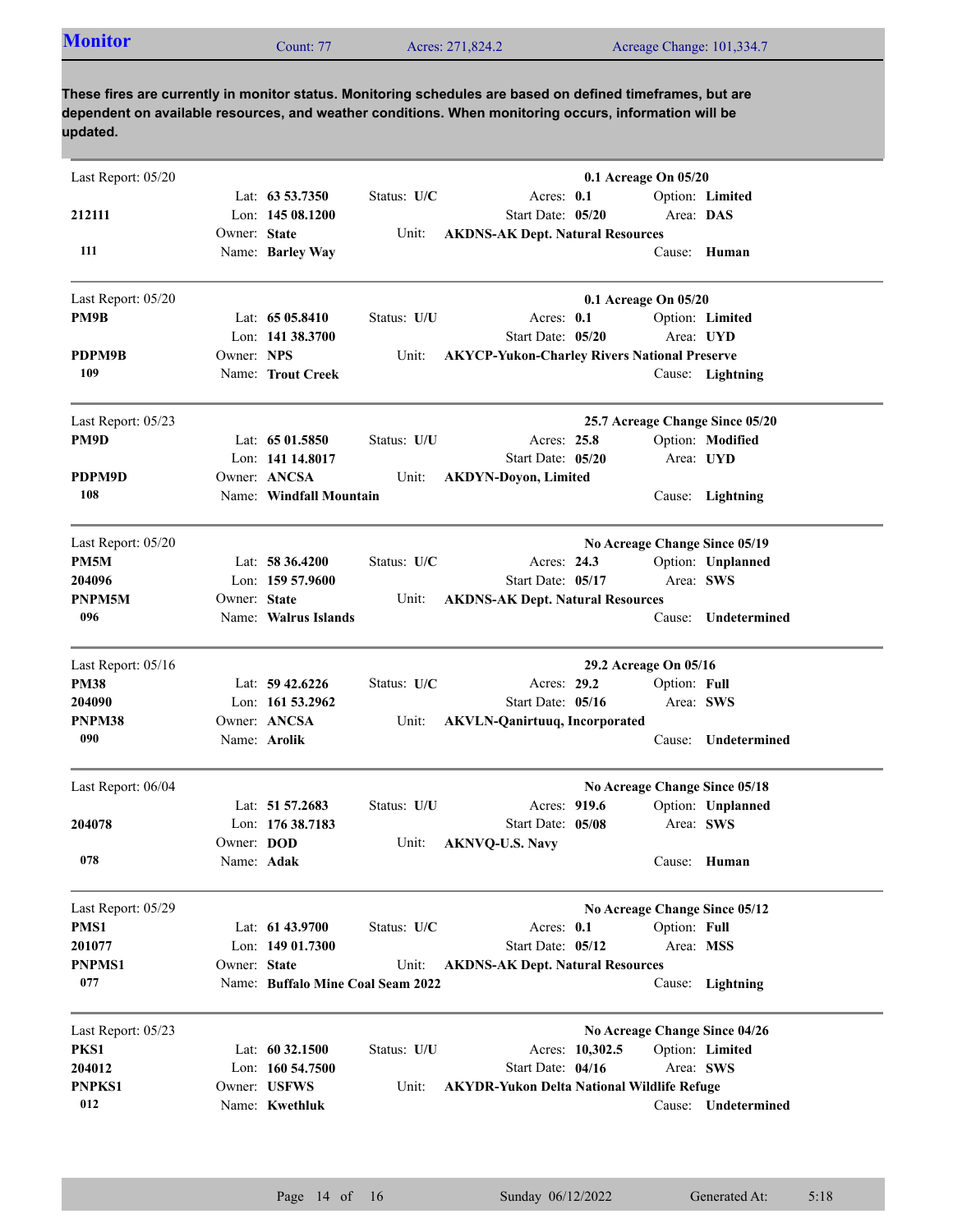| Out                                                                                                              |              | Count: 6           | Acres: $0.9$      |                                         | Acreage Change: 0.0           |                  |  |
|------------------------------------------------------------------------------------------------------------------|--------------|--------------------|-------------------|-----------------------------------------|-------------------------------|------------------|--|
| Daily Report From: 06/11                                                                                         |              |                    |                   |                                         | No Acreage Change Since 06/09 |                  |  |
|                                                                                                                  |              | Lat: $62\,17.3440$ | Status: Out 06/11 | Acres: 0.1                              | Option: Full                  |                  |  |
| 201254                                                                                                           |              | Lon: 150 10.6590   |                   | Start Date: 06/09                       | Area: MSS                     |                  |  |
|                                                                                                                  |              | Owner: Private     | Unit:             | <b>AKPRI-Private</b>                    |                               |                  |  |
| 254                                                                                                              |              | Name: Bradley      |                   |                                         |                               | Cause: Lightning |  |
| M-67 checked fire, found no heat or smoke. Fire called out.                                                      |              |                    |                   |                                         |                               |                  |  |
| Daily Report From: 06/11                                                                                         |              |                    |                   |                                         | No Acreage Change Since 06/09 |                  |  |
| PP1E                                                                                                             |              | Lat: $6445.4917$   | Status: Out 06/11 | Acres: 0.3                              |                               | Option: Critical |  |
| 211230                                                                                                           |              | Lon: 148 02.2417   |                   | Start Date: 06/08                       | Area: FAS                     |                  |  |
| <b>PNPP1E</b>                                                                                                    |              | Owner: Private     | Unit:             | <b>AKPRI-Private</b>                    |                               |                  |  |
| 230                                                                                                              |              | Name: Reschaven    |                   |                                         |                               | Cause: Human     |  |
| Fairbanks Alpha squad performed 2 grids on the incident and pulled all the hose. This incident was declared out. |              |                    |                   |                                         |                               |                  |  |
| Daily Report From: 06/11                                                                                         |              |                    |                   |                                         | No Acreage Change Since 05/31 |                  |  |
|                                                                                                                  |              | Lat: $64\,47.5230$ | Status: Out 06/11 | Acres: $0.1$                            |                               | Option: Critical |  |
| 211140                                                                                                           |              | Lon: 147 24,5460   |                   | Start Date: 05/27                       | Area: FAS                     |                  |  |
|                                                                                                                  | Owner: State |                    | Unit:             | <b>AKDNS-AK Dept. Natural Resources</b> |                               |                  |  |
| 140                                                                                                              |              | Name: Marigold     |                   |                                         |                               | Cause: Human     |  |
| No Night Report                                                                                                  |              |                    |                   |                                         |                               |                  |  |
| Daily Report From: 06/11                                                                                         |              |                    |                   |                                         | No Acreage Change Since 05/21 |                  |  |
|                                                                                                                  |              | Lat: $59\,31.5960$ | Status: Out 06/11 | Acres: 0.1                              | Option: Full                  |                  |  |
| 203113                                                                                                           |              | Lon: 151 26.3920   |                   | Start Date: 05/20                       |                               | Area: <b>KKS</b> |  |
|                                                                                                                  |              | Owner: Private     | Unit:             | <b>AKPRI-Private</b>                    |                               |                  |  |
| 113                                                                                                              |              | Name: Sadie Cove   |                   |                                         |                               | Cause: Human     |  |
| Fire called administrately out                                                                                   |              |                    |                   |                                         |                               |                  |  |
| Daily Report From: 06/11                                                                                         |              |                    |                   |                                         | No Acreage Change Since 05/18 |                  |  |
|                                                                                                                  |              | Lat: $60\,31.9033$ | Status: Out 06/11 | Acres: 0.1                              |                               | Option: Critical |  |
| 203099                                                                                                           |              | Lon: 150 47.9933   |                   | Start Date: 05/17                       |                               | Area: <b>KKS</b> |  |
|                                                                                                                  |              | Owner: Private     | Unit:             | <b>AKPRI-Private</b>                    |                               |                  |  |
| 099                                                                                                              | Name: Adele  |                    |                   |                                         |                               | Cause: Human     |  |
| Fire checked, no heat found and was declared out.                                                                |              |                    |                   |                                         |                               |                  |  |
| Daily Report From: 06/11                                                                                         |              |                    |                   |                                         | No Acreage Change Since 05/12 |                  |  |
|                                                                                                                  |              | Lat: 60 27.8233    | Status: Out 06/11 | Acres: 0.2                              |                               | Option: Critical |  |
| 203079                                                                                                           |              | Lon: 151 10.3717   |                   | Start Date: 05/12                       |                               | Area: KKS        |  |
|                                                                                                                  | Owner: State |                    | Unit:             | <b>AKDNS-AK Dept. Natural Resources</b> |                               |                  |  |
| 079                                                                                                              |              | Name: Wendy Lane   |                   |                                         |                               | Cause: Human     |  |

Fire was checked and declared out.